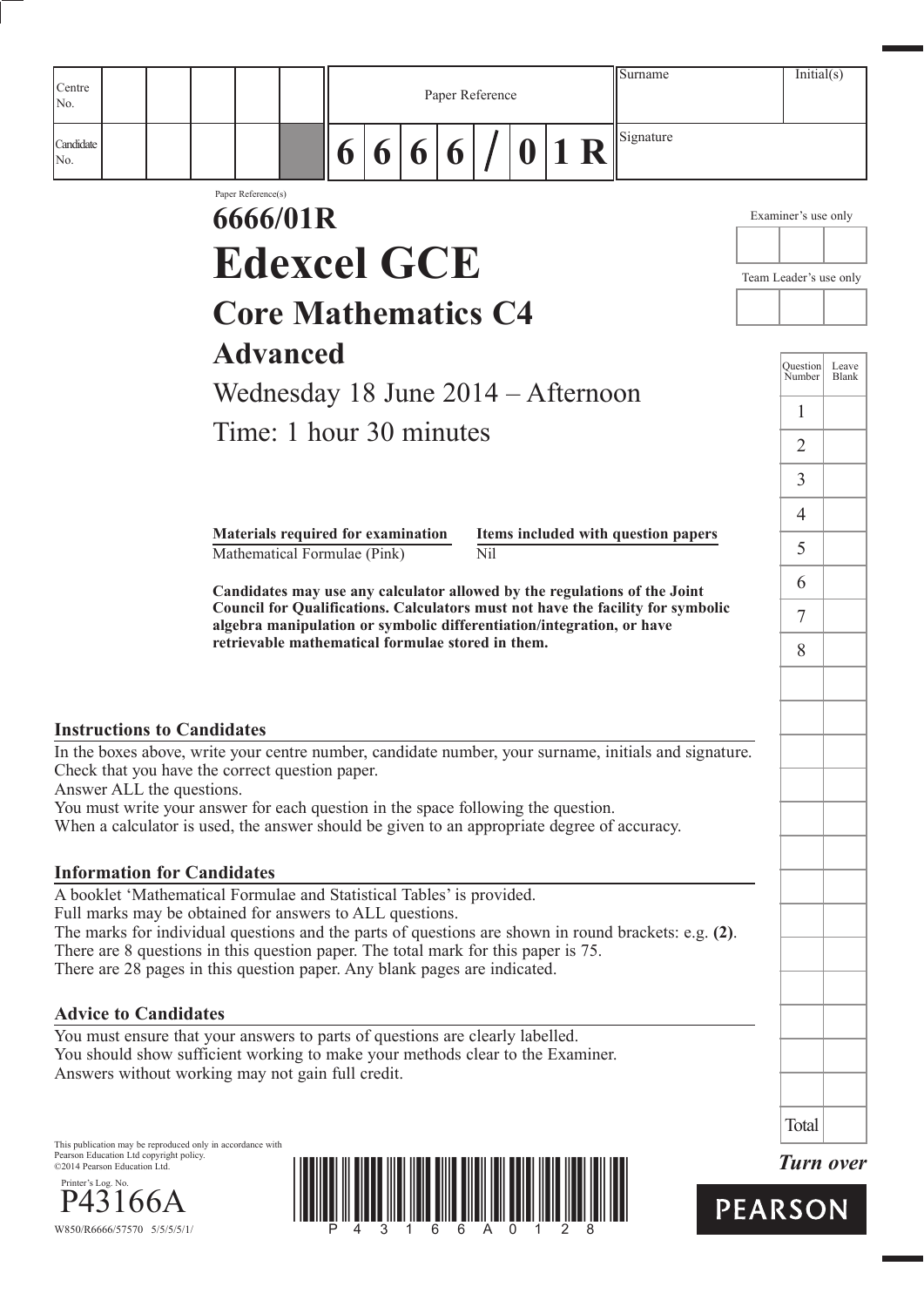(a) Find the binomial expansion of 1.

 $\frac{1}{\sqrt{9-10x}}$ ,  $|x| < \frac{9}{10}$ 

in ascending powers of x up to and including the term in  $x^2$ . Give each coefficient as a simplified fraction.

(b) Hence, or otherwise, find the expansion of

$$
\frac{3+x}{\sqrt{(9-10x)}}, \qquad |x| < \frac{9}{10}
$$

in ascending powers of x, up to and including the term in  $x^2$ . Give each coefficient as a simplified fraction.

 $(3)$ 

 $(5)$ 

Leave blank

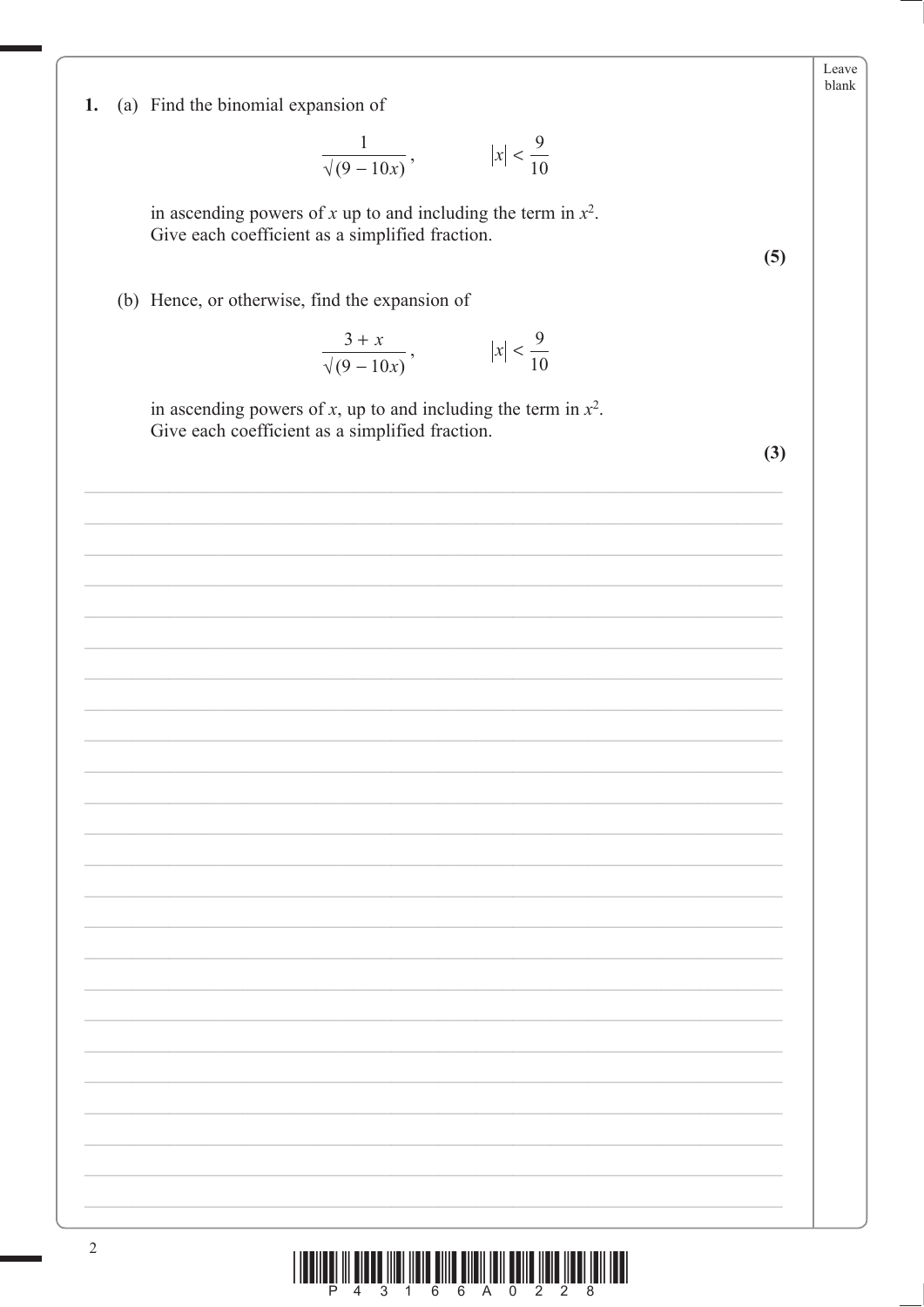| <b>Question 1 continued</b> |                 | Leave<br>$b$ lank           |
|-----------------------------|-----------------|-----------------------------|
|                             |                 |                             |
|                             |                 |                             |
|                             |                 |                             |
|                             |                 |                             |
|                             |                 |                             |
|                             |                 |                             |
|                             |                 |                             |
|                             |                 |                             |
|                             |                 |                             |
|                             |                 |                             |
|                             |                 |                             |
|                             |                 |                             |
|                             |                 |                             |
|                             |                 |                             |
|                             |                 |                             |
|                             |                 |                             |
|                             |                 |                             |
|                             |                 |                             |
|                             |                 |                             |
|                             |                 |                             |
|                             |                 |                             |
|                             | (Total 8 marks) | Q1                          |
|                             |                 | $\ensuremath{\mathfrak{Z}}$ |



ſ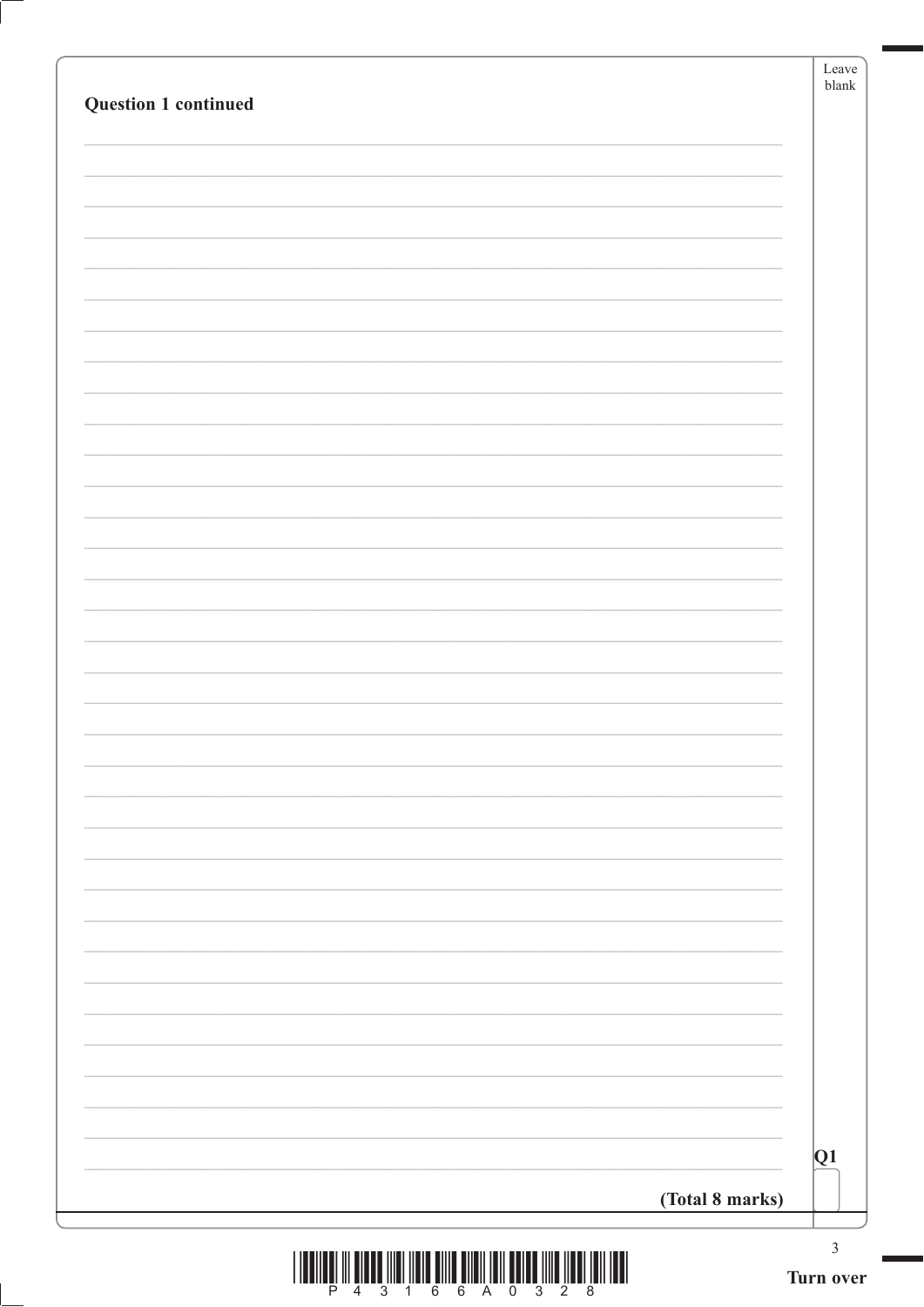

Figure 1 shows a sketch of part of the curve with equation

$$
y = (2 - x)e^{2x}, \qquad x \in \mathbb{R}
$$

The finite region *R*, shown shaded in Figure 1, is bounded by the curve, the *x-*axis and the *y-*axis.

The table below shows corresponding values of *x* and *y* for  $y = (2 - x)e^{2x}$ 

| $\mathbf{v}$<br>$\lambda$ | U.S   |       | ن . 1  |  |
|---------------------------|-------|-------|--------|--|
|                           | 4.077 | 7.389 | 10.043 |  |

(a) Use the trapezium rule with all the values of  $y$  in the table, to obtain an approximation for the area of *R*, giving your answer to 2 decimal places.

**(3)**

Leave blank

 (b) Explain how the trapezium rule can be used to give a more accurate approximation for the area of *R*.

**(1)**

 (c) Use calculus, showing each step in your working, to obtain an exact value for the area of *R.* Give your answer in its simplest form.

**(5)**



4

**2.**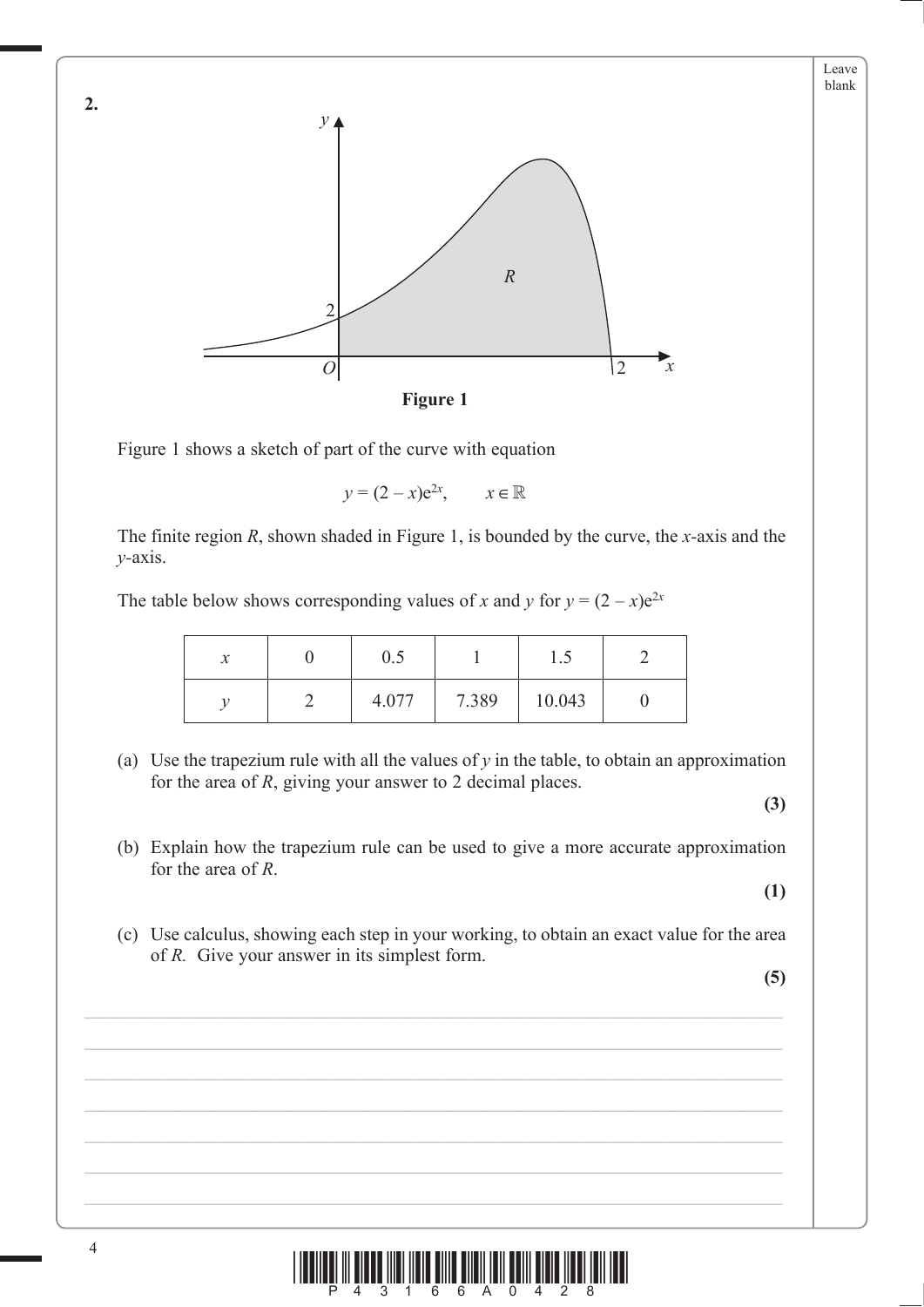|                             | Leave<br>${\it blank}$ |
|-----------------------------|------------------------|
| <b>Question 2 continued</b> |                        |
|                             |                        |
|                             |                        |
|                             |                        |
|                             |                        |
|                             |                        |
|                             |                        |
|                             |                        |
|                             |                        |
|                             |                        |
|                             |                        |
|                             |                        |
|                             |                        |
|                             |                        |
|                             |                        |
|                             |                        |
|                             |                        |
|                             |                        |
|                             |                        |
|                             |                        |
|                             |                        |
|                             |                        |
|                             |                        |
|                             |                        |
|                             |                        |
|                             |                        |
|                             |                        |
|                             |                        |
|                             |                        |
|                             |                        |
|                             |                        |
|                             |                        |
|                             |                        |
|                             |                        |
|                             |                        |
|                             |                        |
|                             |                        |
|                             |                        |
|                             |                        |
|                             | $\sqrt{5}$             |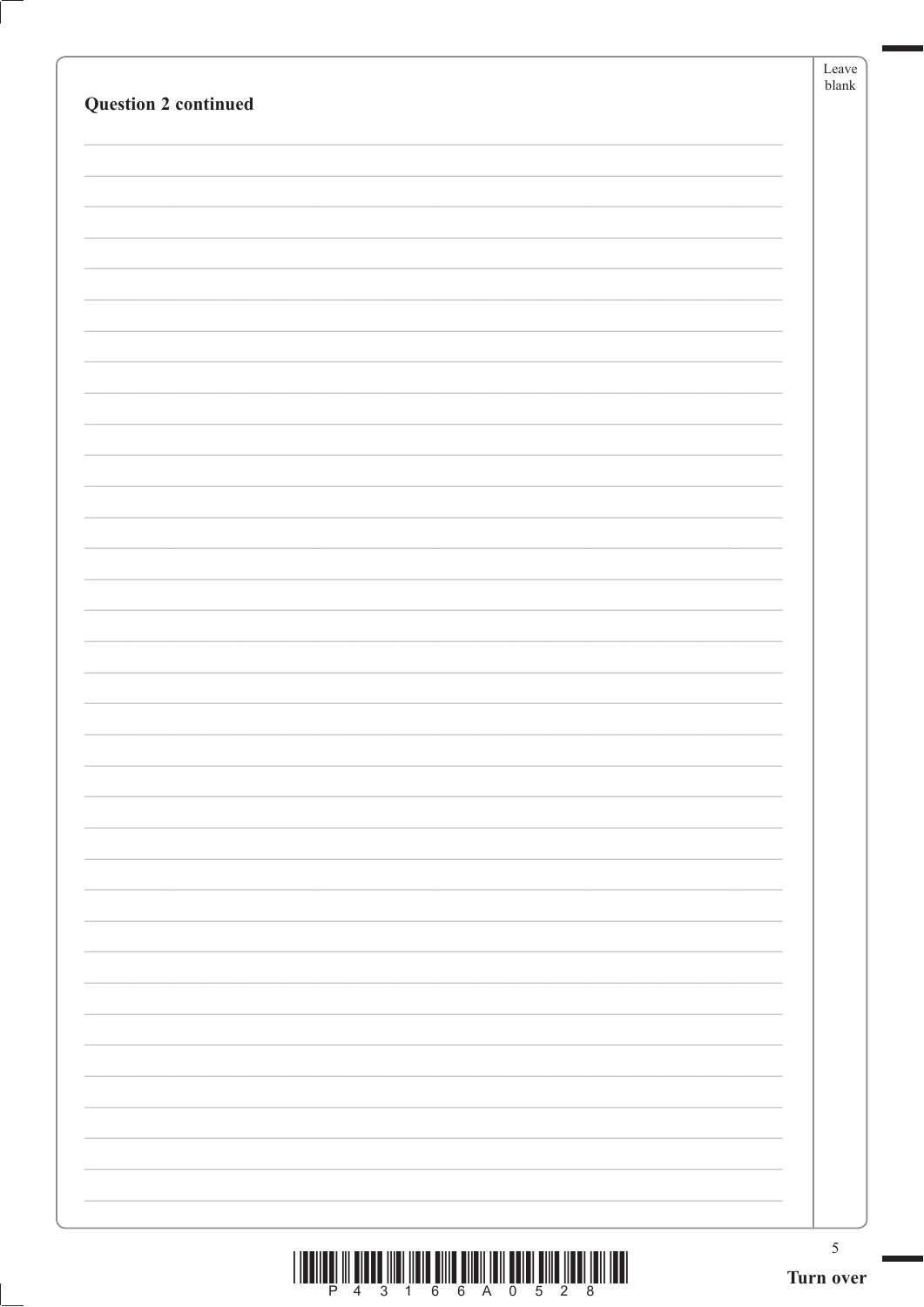| <b>Question 2 continued</b> | Leave<br>${\tt blank}$ |
|-----------------------------|------------------------|
|                             |                        |
|                             |                        |
|                             |                        |
|                             |                        |
|                             |                        |
|                             |                        |
|                             |                        |
|                             |                        |
|                             |                        |
|                             |                        |
|                             |                        |
|                             |                        |
|                             |                        |
|                             |                        |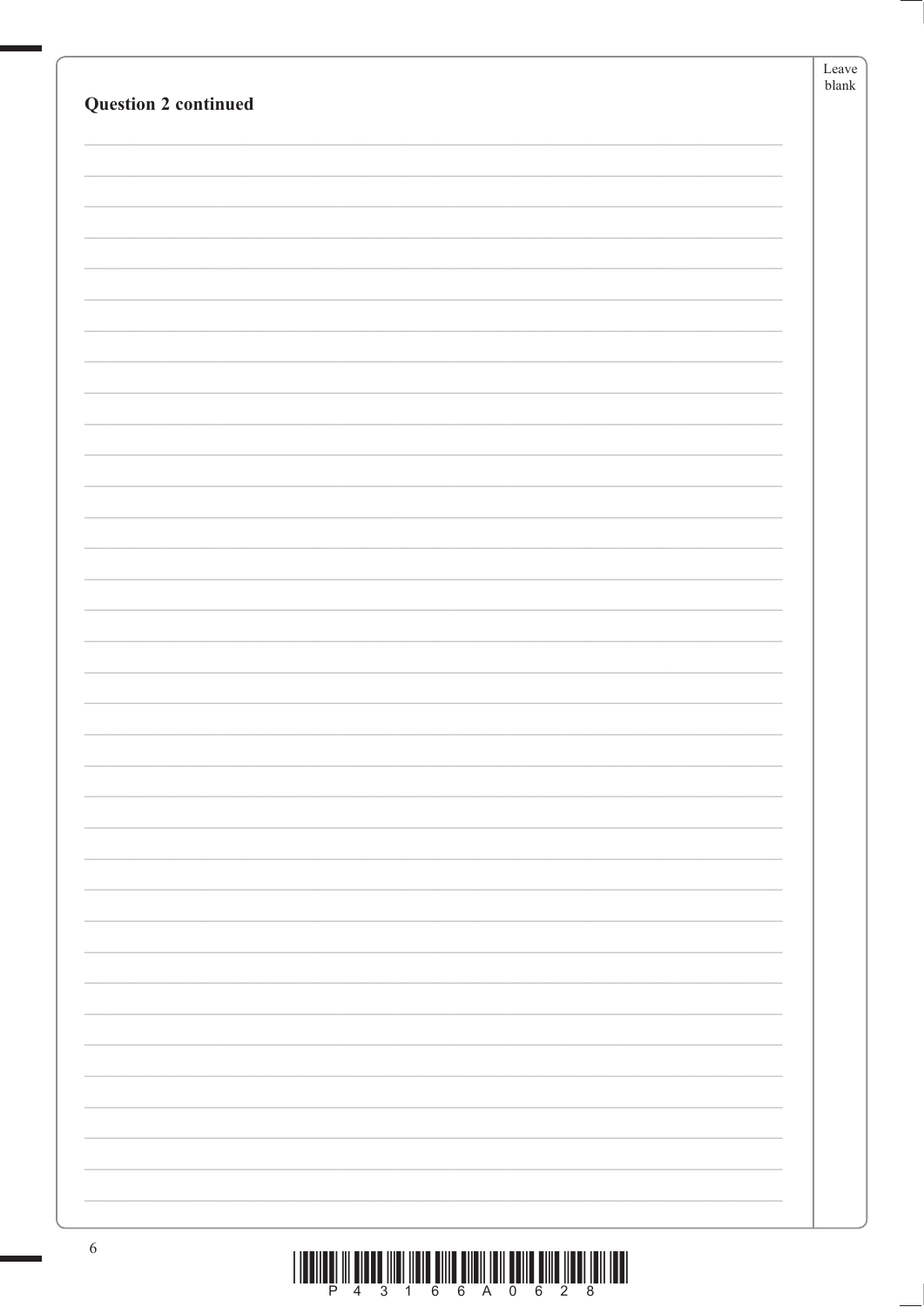| <b>Question 2 continued</b> | blank           |
|-----------------------------|-----------------|
|                             |                 |
|                             |                 |
|                             |                 |
|                             |                 |
|                             |                 |
|                             |                 |
|                             |                 |
|                             |                 |
|                             |                 |
|                             |                 |
|                             |                 |
|                             |                 |
|                             |                 |
|                             |                 |
|                             |                 |
|                             |                 |
|                             |                 |
|                             |                 |
|                             |                 |
|                             |                 |
|                             |                 |
|                             |                 |
|                             |                 |
|                             |                 |
|                             |                 |
|                             |                 |
|                             | $\overline{Q}2$ |
|                             | (Total 9 marks) |



Ç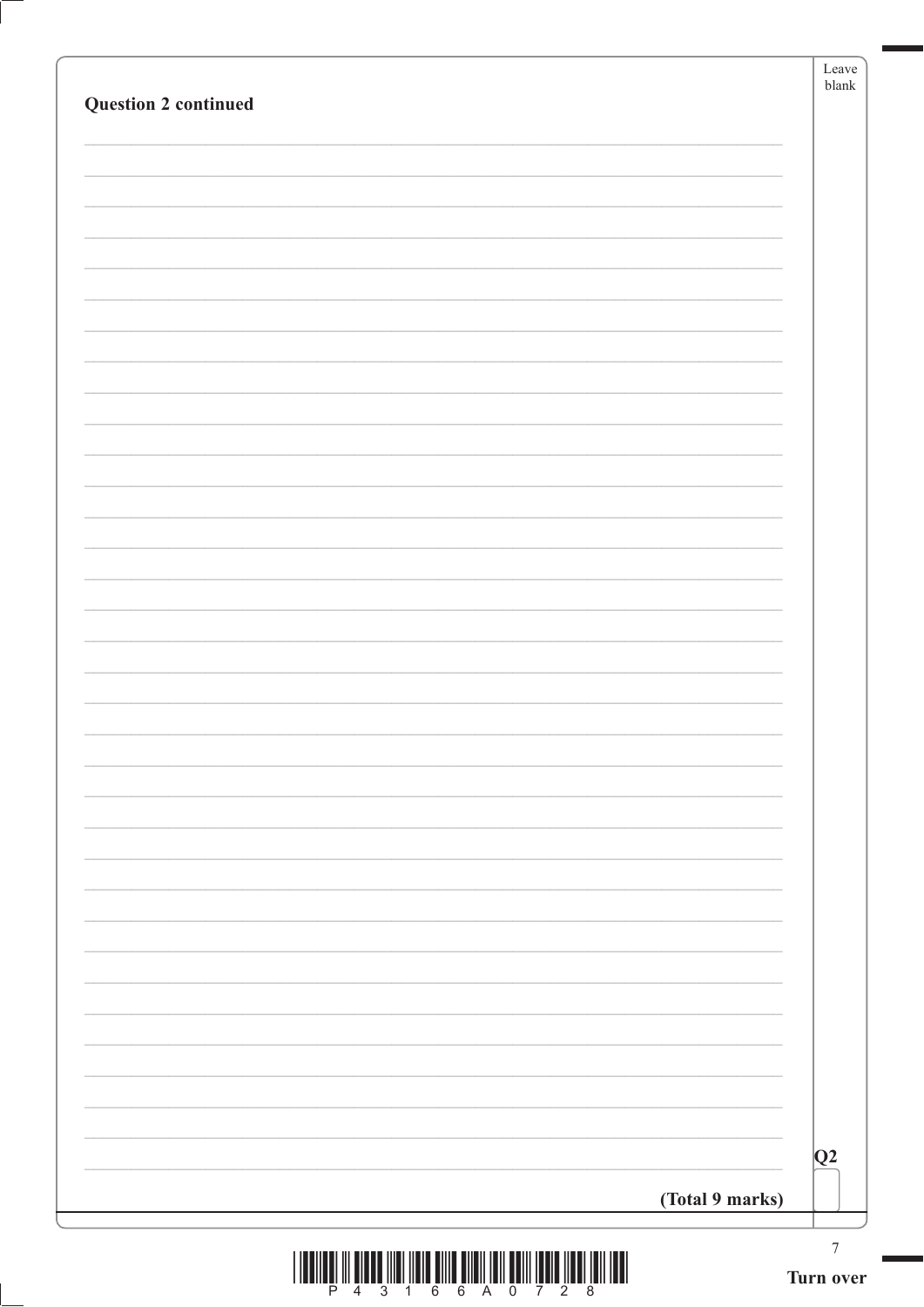|                                                                              |     | Leave<br>${\tt blank}$ |
|------------------------------------------------------------------------------|-----|------------------------|
| $x^2 + y^2 + 10x + 2y - 4xy = 10$<br>3.                                      |     |                        |
| (a) Find $\frac{dy}{dx}$ in terms of x and y, fully simplifying your answer. | (5) |                        |
|                                                                              |     |                        |
| (b) Find the values of y for which $\frac{dy}{dx} = 0$                       | (5) |                        |
|                                                                              |     |                        |
|                                                                              |     |                        |
|                                                                              |     |                        |
|                                                                              |     |                        |
|                                                                              |     |                        |
|                                                                              |     |                        |
|                                                                              |     |                        |
|                                                                              |     |                        |
|                                                                              |     |                        |
|                                                                              |     |                        |
|                                                                              |     |                        |
|                                                                              |     |                        |
|                                                                              |     |                        |
|                                                                              |     |                        |
|                                                                              |     |                        |
|                                                                              |     |                        |
|                                                                              |     |                        |
|                                                                              |     |                        |
|                                                                              |     |                        |
|                                                                              |     |                        |
|                                                                              |     |                        |
|                                                                              |     |                        |
|                                                                              |     |                        |
|                                                                              |     |                        |
|                                                                              |     |                        |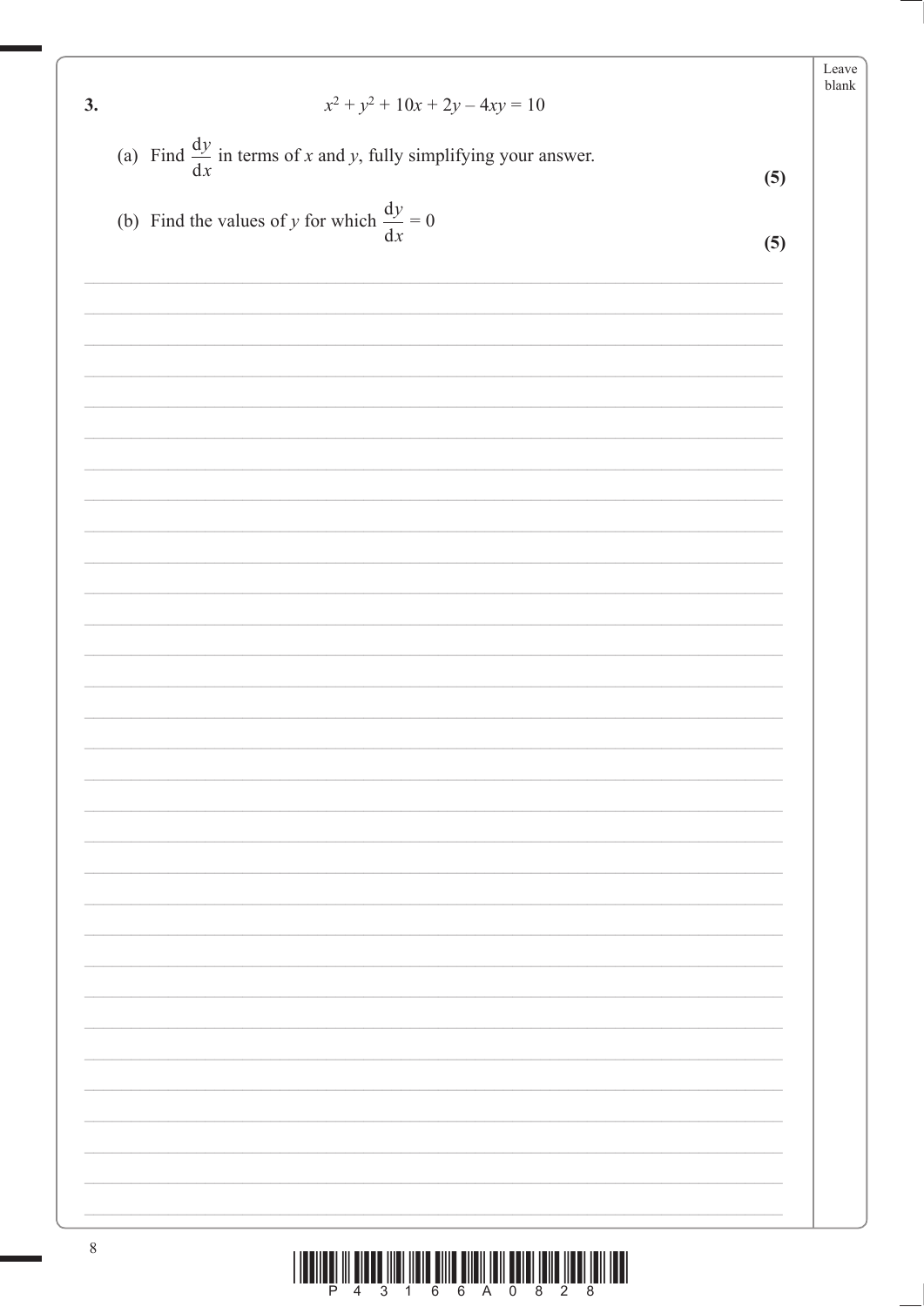| Question 3 continued                                                                                                                                                                                                                                                                                                                                                                                                                                                                                                                                                                                                                                                                                                                                                                                                                                | Leave<br>$b$ lank           |
|-----------------------------------------------------------------------------------------------------------------------------------------------------------------------------------------------------------------------------------------------------------------------------------------------------------------------------------------------------------------------------------------------------------------------------------------------------------------------------------------------------------------------------------------------------------------------------------------------------------------------------------------------------------------------------------------------------------------------------------------------------------------------------------------------------------------------------------------------------|-----------------------------|
|                                                                                                                                                                                                                                                                                                                                                                                                                                                                                                                                                                                                                                                                                                                                                                                                                                                     |                             |
|                                                                                                                                                                                                                                                                                                                                                                                                                                                                                                                                                                                                                                                                                                                                                                                                                                                     |                             |
|                                                                                                                                                                                                                                                                                                                                                                                                                                                                                                                                                                                                                                                                                                                                                                                                                                                     |                             |
|                                                                                                                                                                                                                                                                                                                                                                                                                                                                                                                                                                                                                                                                                                                                                                                                                                                     |                             |
|                                                                                                                                                                                                                                                                                                                                                                                                                                                                                                                                                                                                                                                                                                                                                                                                                                                     |                             |
|                                                                                                                                                                                                                                                                                                                                                                                                                                                                                                                                                                                                                                                                                                                                                                                                                                                     |                             |
|                                                                                                                                                                                                                                                                                                                                                                                                                                                                                                                                                                                                                                                                                                                                                                                                                                                     |                             |
|                                                                                                                                                                                                                                                                                                                                                                                                                                                                                                                                                                                                                                                                                                                                                                                                                                                     |                             |
|                                                                                                                                                                                                                                                                                                                                                                                                                                                                                                                                                                                                                                                                                                                                                                                                                                                     |                             |
|                                                                                                                                                                                                                                                                                                                                                                                                                                                                                                                                                                                                                                                                                                                                                                                                                                                     |                             |
|                                                                                                                                                                                                                                                                                                                                                                                                                                                                                                                                                                                                                                                                                                                                                                                                                                                     |                             |
|                                                                                                                                                                                                                                                                                                                                                                                                                                                                                                                                                                                                                                                                                                                                                                                                                                                     |                             |
|                                                                                                                                                                                                                                                                                                                                                                                                                                                                                                                                                                                                                                                                                                                                                                                                                                                     |                             |
|                                                                                                                                                                                                                                                                                                                                                                                                                                                                                                                                                                                                                                                                                                                                                                                                                                                     |                             |
|                                                                                                                                                                                                                                                                                                                                                                                                                                                                                                                                                                                                                                                                                                                                                                                                                                                     |                             |
|                                                                                                                                                                                                                                                                                                                                                                                                                                                                                                                                                                                                                                                                                                                                                                                                                                                     |                             |
|                                                                                                                                                                                                                                                                                                                                                                                                                                                                                                                                                                                                                                                                                                                                                                                                                                                     |                             |
|                                                                                                                                                                                                                                                                                                                                                                                                                                                                                                                                                                                                                                                                                                                                                                                                                                                     |                             |
|                                                                                                                                                                                                                                                                                                                                                                                                                                                                                                                                                                                                                                                                                                                                                                                                                                                     |                             |
|                                                                                                                                                                                                                                                                                                                                                                                                                                                                                                                                                                                                                                                                                                                                                                                                                                                     |                             |
|                                                                                                                                                                                                                                                                                                                                                                                                                                                                                                                                                                                                                                                                                                                                                                                                                                                     |                             |
|                                                                                                                                                                                                                                                                                                                                                                                                                                                                                                                                                                                                                                                                                                                                                                                                                                                     |                             |
|                                                                                                                                                                                                                                                                                                                                                                                                                                                                                                                                                                                                                                                                                                                                                                                                                                                     |                             |
|                                                                                                                                                                                                                                                                                                                                                                                                                                                                                                                                                                                                                                                                                                                                                                                                                                                     |                             |
|                                                                                                                                                                                                                                                                                                                                                                                                                                                                                                                                                                                                                                                                                                                                                                                                                                                     |                             |
|                                                                                                                                                                                                                                                                                                                                                                                                                                                                                                                                                                                                                                                                                                                                                                                                                                                     |                             |
|                                                                                                                                                                                                                                                                                                                                                                                                                                                                                                                                                                                                                                                                                                                                                                                                                                                     | Q3                          |
| (Total 10 marks)                                                                                                                                                                                                                                                                                                                                                                                                                                                                                                                                                                                                                                                                                                                                                                                                                                    |                             |
| $\frac{1}{4}$ $\frac{1}{3}$ $\frac{1}{4}$ $\frac{1}{6}$ $\frac{1}{6}$ $\frac{1}{6}$ $\frac{1}{4}$ $\frac{1}{3}$ $\frac{1}{2}$ $\frac{1}{9}$ $\frac{1}{2}$ $\frac{1}{8}$ $\frac{1}{1}$<br>$\begin{tabular}{c} \quad \quad \quad & \quad \quad \quad & \quad \quad \quad & \quad \quad \quad \\ \quad \quad \quad & \quad \quad \quad & \quad \quad \quad \\ \quad \quad \quad & \quad \quad \quad & \quad \quad \\ \quad \quad \quad & \quad \quad \quad & \quad \quad \\ \quad \quad \quad & \quad \quad \quad & \quad \quad \\ \quad \quad \quad & \quad \quad \quad & \quad \quad \\ \quad \quad \quad & \quad \quad \quad & \quad \quad \\ \quad \quad \quad & \quad \quad \quad & \quad \quad \\ \quad \quad \quad & \quad \quad \quad & \quad \quad \\ \quad \quad \quad & \quad \quad \quad & \quad \quad \\ \quad \quad \quad & \quad \quad$ | $\overline{9}$<br>Turn over |

Ţ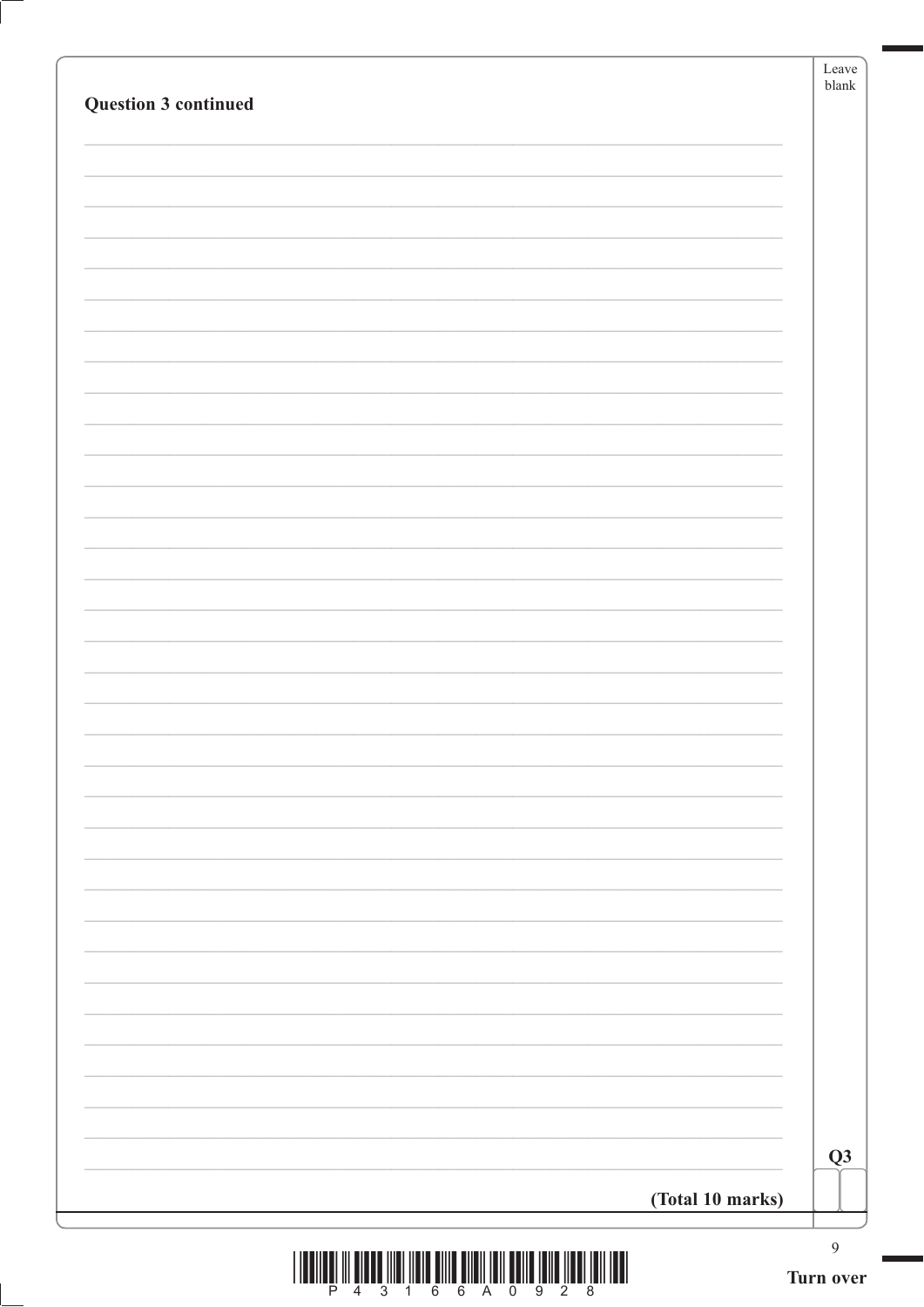

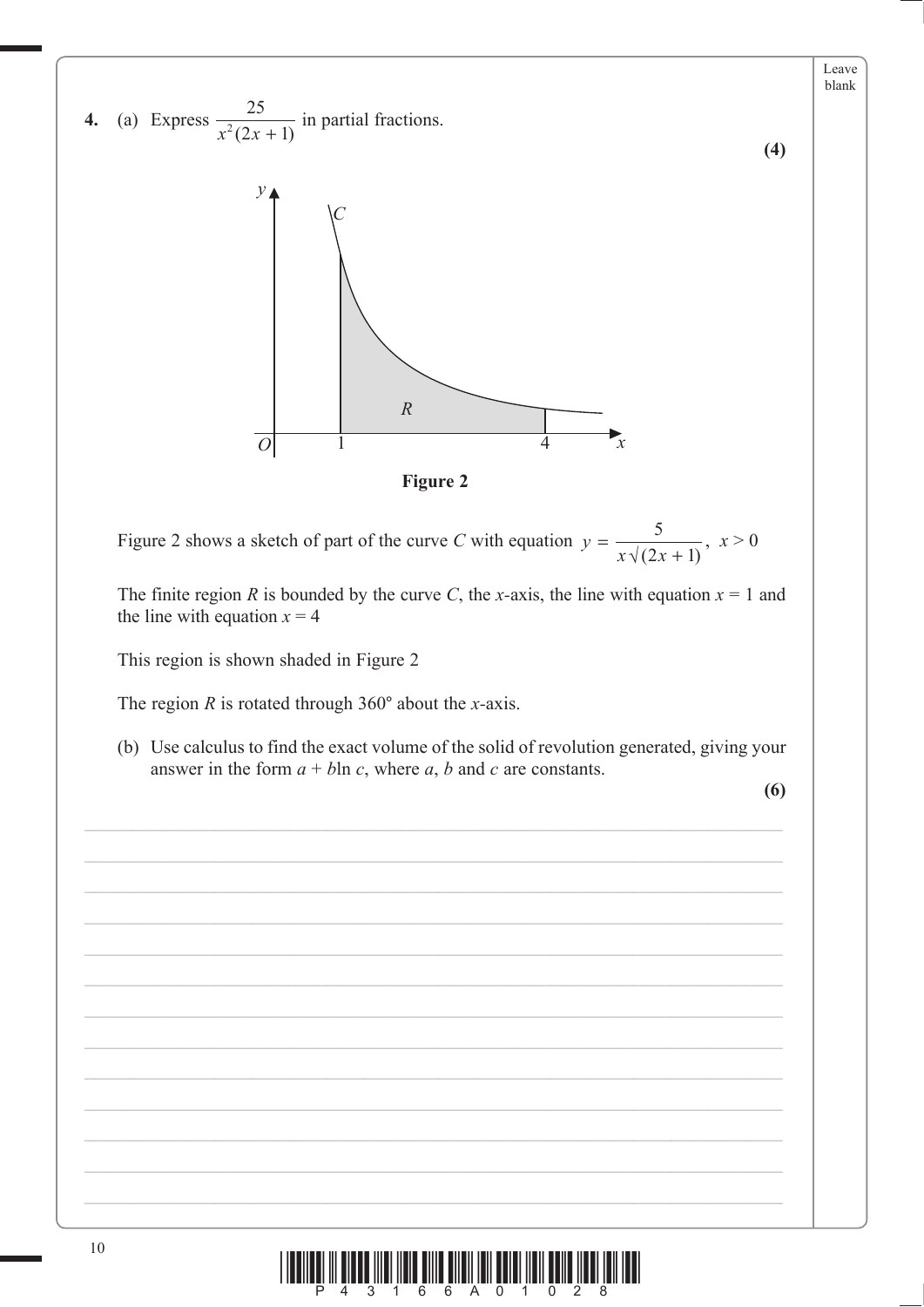|                                                                                                                                                                                                                                                                                                                                                                                                                                                               | Leave<br>blank |
|---------------------------------------------------------------------------------------------------------------------------------------------------------------------------------------------------------------------------------------------------------------------------------------------------------------------------------------------------------------------------------------------------------------------------------------------------------------|----------------|
| <b>Question 4 continued</b>                                                                                                                                                                                                                                                                                                                                                                                                                                   |                |
|                                                                                                                                                                                                                                                                                                                                                                                                                                                               |                |
|                                                                                                                                                                                                                                                                                                                                                                                                                                                               |                |
|                                                                                                                                                                                                                                                                                                                                                                                                                                                               |                |
|                                                                                                                                                                                                                                                                                                                                                                                                                                                               |                |
|                                                                                                                                                                                                                                                                                                                                                                                                                                                               |                |
|                                                                                                                                                                                                                                                                                                                                                                                                                                                               |                |
|                                                                                                                                                                                                                                                                                                                                                                                                                                                               |                |
|                                                                                                                                                                                                                                                                                                                                                                                                                                                               |                |
|                                                                                                                                                                                                                                                                                                                                                                                                                                                               |                |
|                                                                                                                                                                                                                                                                                                                                                                                                                                                               |                |
|                                                                                                                                                                                                                                                                                                                                                                                                                                                               |                |
|                                                                                                                                                                                                                                                                                                                                                                                                                                                               |                |
|                                                                                                                                                                                                                                                                                                                                                                                                                                                               |                |
|                                                                                                                                                                                                                                                                                                                                                                                                                                                               |                |
|                                                                                                                                                                                                                                                                                                                                                                                                                                                               |                |
|                                                                                                                                                                                                                                                                                                                                                                                                                                                               |                |
|                                                                                                                                                                                                                                                                                                                                                                                                                                                               |                |
|                                                                                                                                                                                                                                                                                                                                                                                                                                                               |                |
|                                                                                                                                                                                                                                                                                                                                                                                                                                                               |                |
|                                                                                                                                                                                                                                                                                                                                                                                                                                                               |                |
|                                                                                                                                                                                                                                                                                                                                                                                                                                                               |                |
|                                                                                                                                                                                                                                                                                                                                                                                                                                                               |                |
|                                                                                                                                                                                                                                                                                                                                                                                                                                                               |                |
|                                                                                                                                                                                                                                                                                                                                                                                                                                                               |                |
|                                                                                                                                                                                                                                                                                                                                                                                                                                                               |                |
|                                                                                                                                                                                                                                                                                                                                                                                                                                                               |                |
|                                                                                                                                                                                                                                                                                                                                                                                                                                                               |                |
|                                                                                                                                                                                                                                                                                                                                                                                                                                                               |                |
|                                                                                                                                                                                                                                                                                                                                                                                                                                                               |                |
|                                                                                                                                                                                                                                                                                                                                                                                                                                                               |                |
|                                                                                                                                                                                                                                                                                                                                                                                                                                                               |                |
|                                                                                                                                                                                                                                                                                                                                                                                                                                                               |                |
|                                                                                                                                                                                                                                                                                                                                                                                                                                                               | 11             |
| $\begin{array}{c} \text{if} \ \text{if} \ \text{if} \ \text{if} \ \text{if} \ \text{if} \ \text{if} \ \text{if} \ \text{if} \ \text{if} \ \text{if} \ \text{if} \ \text{if} \ \text{if} \ \text{if} \ \text{if} \ \text{if} \ \text{if} \ \text{if} \ \text{if} \ \text{if} \ \text{if} \ \text{if} \ \text{if} \ \text{if} \ \text{if} \ \text{if} \ \text{if} \ \text{if} \ \text{if} \ \text{if} \ \text{if} \ \text{if} \ \text{if} \ \text{if} \ \text{$ | Turn over      |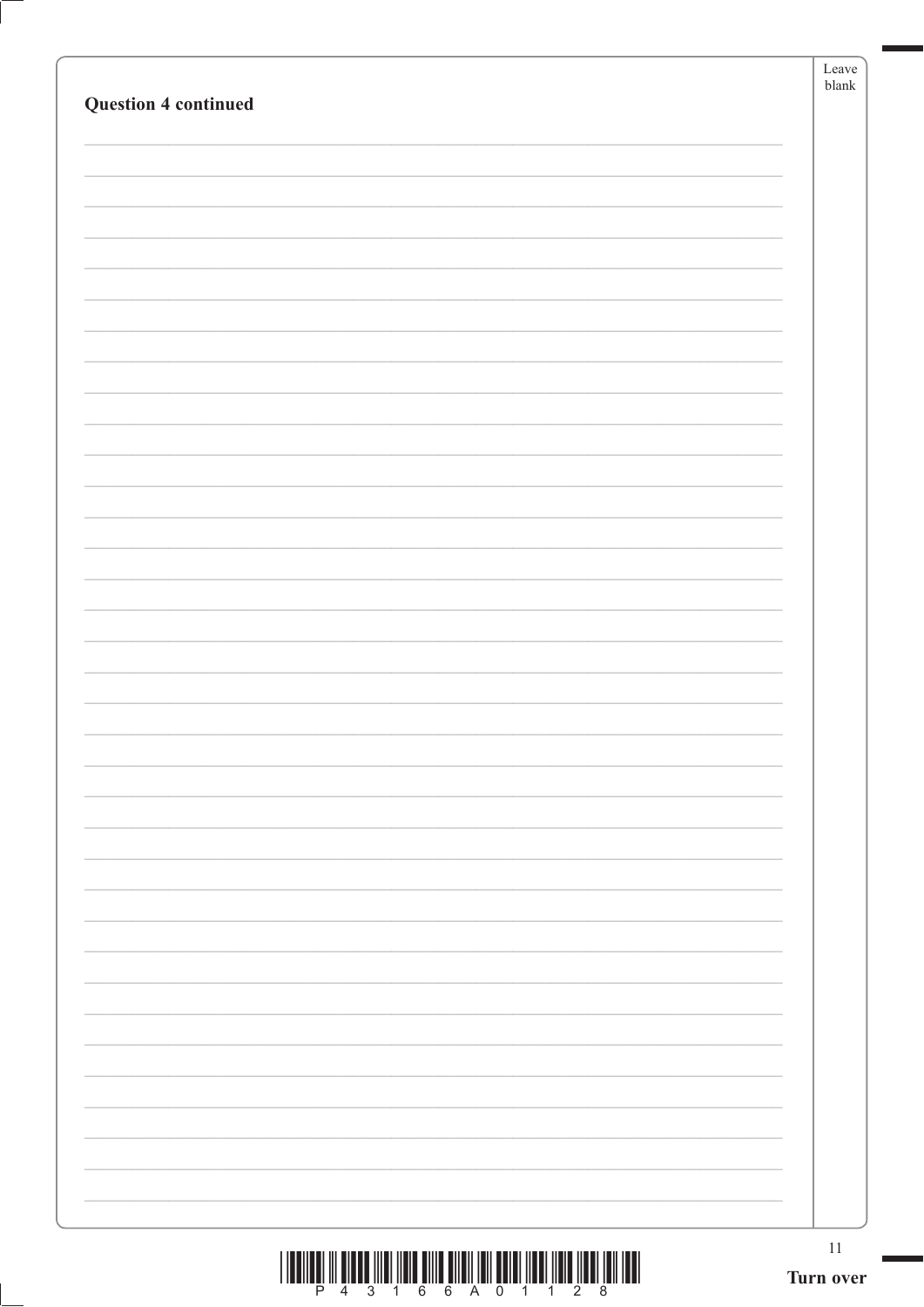| <b>Question 4 continued</b> | Leave<br>${\tt blank}$ |
|-----------------------------|------------------------|
|                             |                        |
|                             |                        |
|                             |                        |
|                             |                        |
|                             |                        |
|                             |                        |
|                             |                        |
|                             |                        |
|                             |                        |
|                             |                        |
|                             |                        |
|                             |                        |
|                             |                        |
|                             |                        |
| 12                          |                        |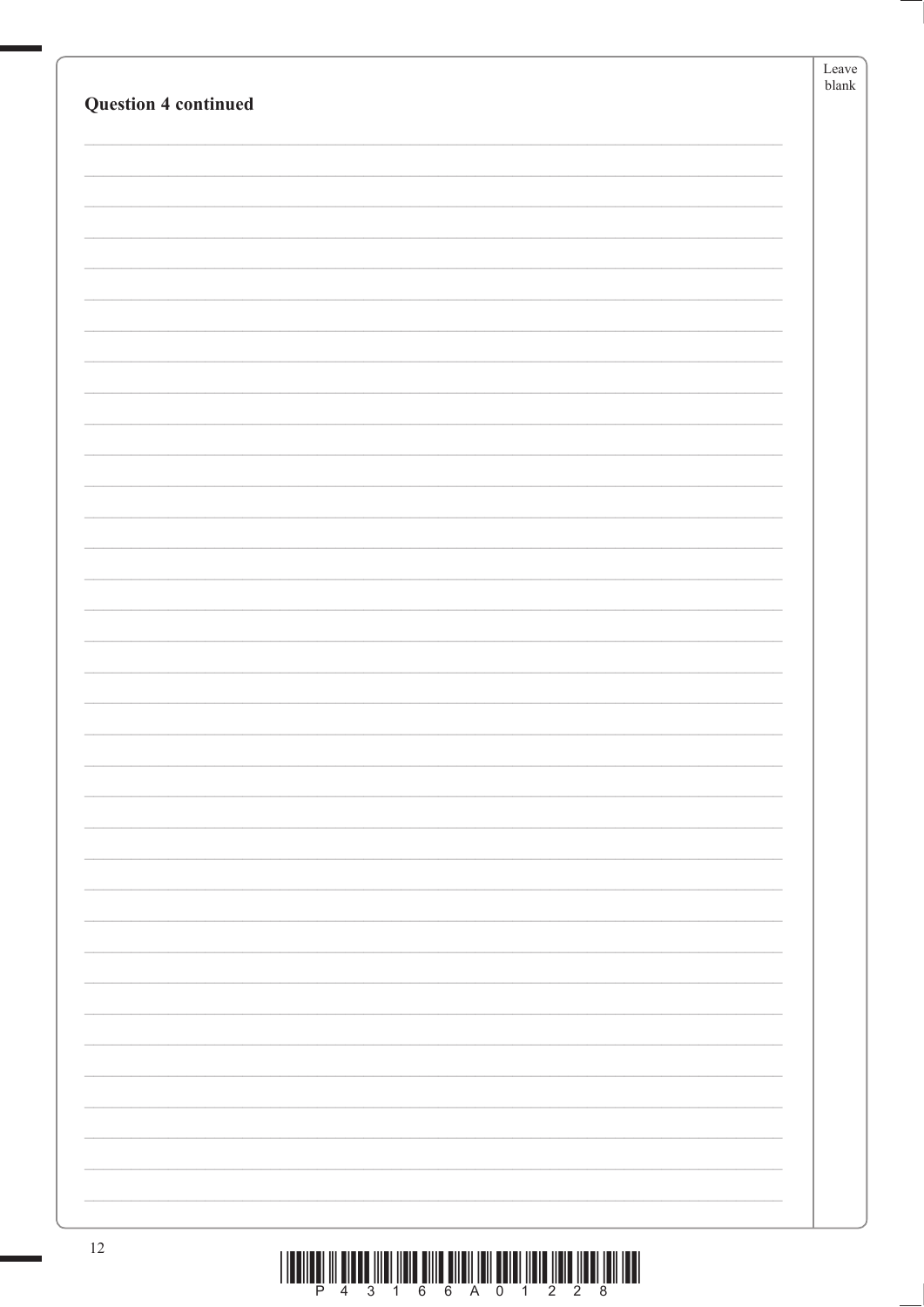| <b>Question 4 continued</b> |                  | Leave<br>${\tt blank}$ |
|-----------------------------|------------------|------------------------|
|                             |                  |                        |
|                             |                  |                        |
|                             |                  |                        |
|                             |                  |                        |
|                             |                  |                        |
|                             |                  |                        |
|                             |                  |                        |
|                             |                  |                        |
|                             |                  |                        |
|                             |                  |                        |
|                             |                  |                        |
|                             |                  |                        |
|                             |                  |                        |
|                             |                  |                        |
|                             |                  |                        |
|                             |                  |                        |
|                             |                  |                        |
|                             |                  |                        |
|                             |                  |                        |
|                             |                  |                        |
|                             |                  |                        |
|                             |                  |                        |
|                             |                  |                        |
|                             |                  |                        |
|                             |                  |                        |
|                             |                  |                        |
|                             |                  |                        |
|                             |                  | Q <sub>4</sub>         |
|                             | (Total 10 marks) |                        |

 $\frac{1}{2}\left\|\left[\begin{array}{c}1\\1\end{array}\right]\right\|\left[\begin{array}{c}1\\2\end{array}\right]\left[\begin{array}{c}1\\3\end{array}\right]\left[\begin{array}{c}1\\1\end{array}\right]\left[\begin{array}{c}1\\6\end{array}\right]\left[\begin{array}{c}1\\6\end{array}\right]\left[\begin{array}{c}1\\1\end{array}\right]\left[\begin{array}{c}1\\2\end{array}\right]\left[\begin{array}{c}1\\3\end{array}\right]\left[\begin{array}{c}1\\2\end{array}\right]\left[\begin{array}{c}1\\8\end{array}\right]\left[\begin{array}{c}1$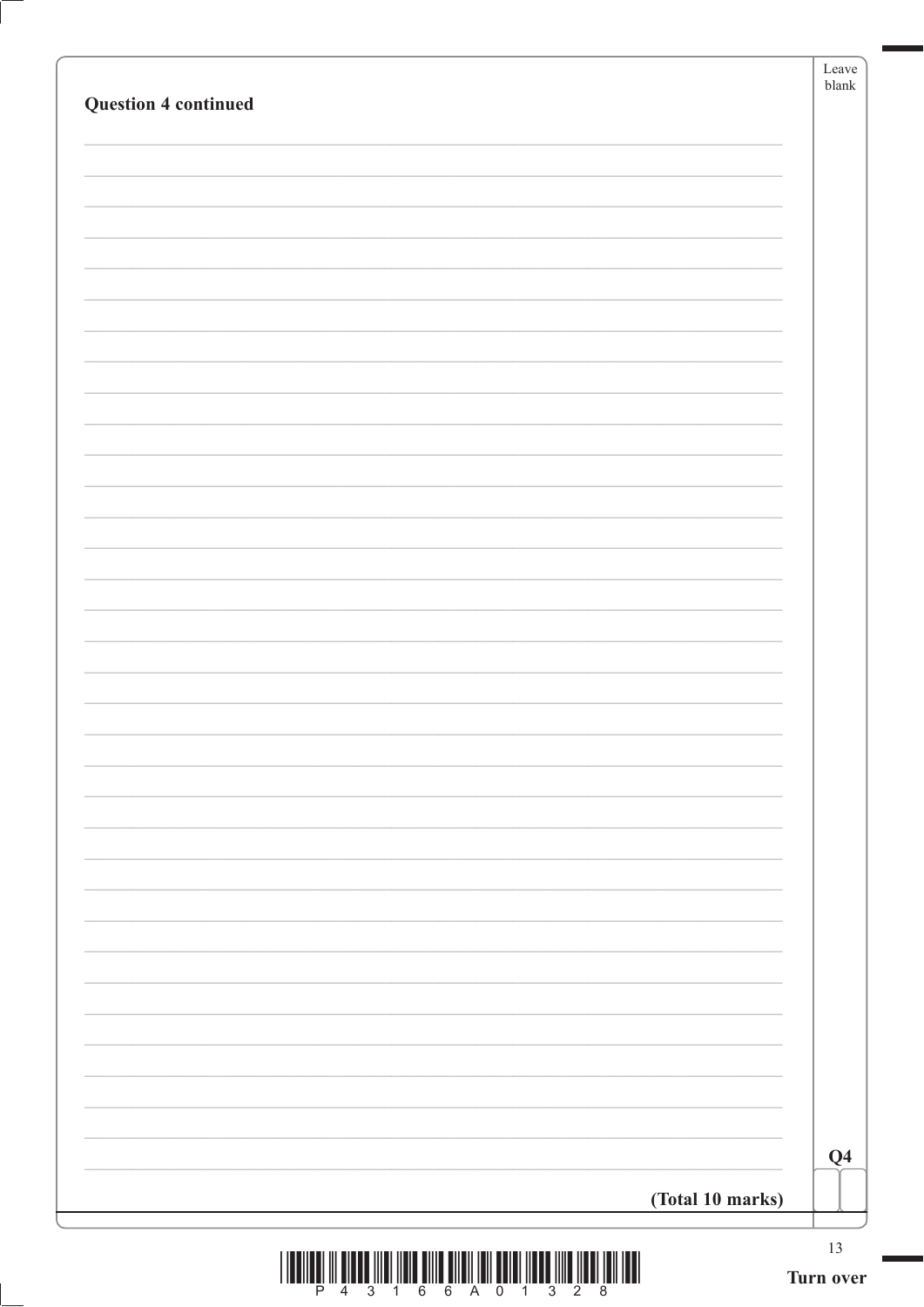| 5. | At time t seconds the radius of a sphere is $r$ cm, its volume is $V \text{ cm}^3$ and its surface area<br>is $S \text{ cm}^2$ . |  |
|----|----------------------------------------------------------------------------------------------------------------------------------|--|
|    | [You are given that $V = \frac{4}{3}\pi r^3$ and that $S = 4\pi r^2$ ]                                                           |  |
|    | The volume of the sphere is increasing uniformly at a constant rate of 3 cm <sup>3</sup> s <sup>-1</sup> .                       |  |
|    | (a) Find $\frac{dr}{dt}$ when the radius of the sphere is 4 cm, giving your answer to 3 significant<br>figures.                  |  |
|    | (4)                                                                                                                              |  |
|    | (b) Find the rate at which the surface area of the sphere is increasing when the radius is<br>4 cm.                              |  |
|    | (2)                                                                                                                              |  |
|    |                                                                                                                                  |  |
|    |                                                                                                                                  |  |
|    |                                                                                                                                  |  |
|    |                                                                                                                                  |  |
|    |                                                                                                                                  |  |
|    |                                                                                                                                  |  |
|    |                                                                                                                                  |  |
|    |                                                                                                                                  |  |
|    |                                                                                                                                  |  |
|    |                                                                                                                                  |  |
|    |                                                                                                                                  |  |
|    |                                                                                                                                  |  |
|    |                                                                                                                                  |  |
|    |                                                                                                                                  |  |
|    |                                                                                                                                  |  |
|    |                                                                                                                                  |  |
|    |                                                                                                                                  |  |
|    |                                                                                                                                  |  |
|    |                                                                                                                                  |  |
|    |                                                                                                                                  |  |
|    |                                                                                                                                  |  |
|    |                                                                                                                                  |  |

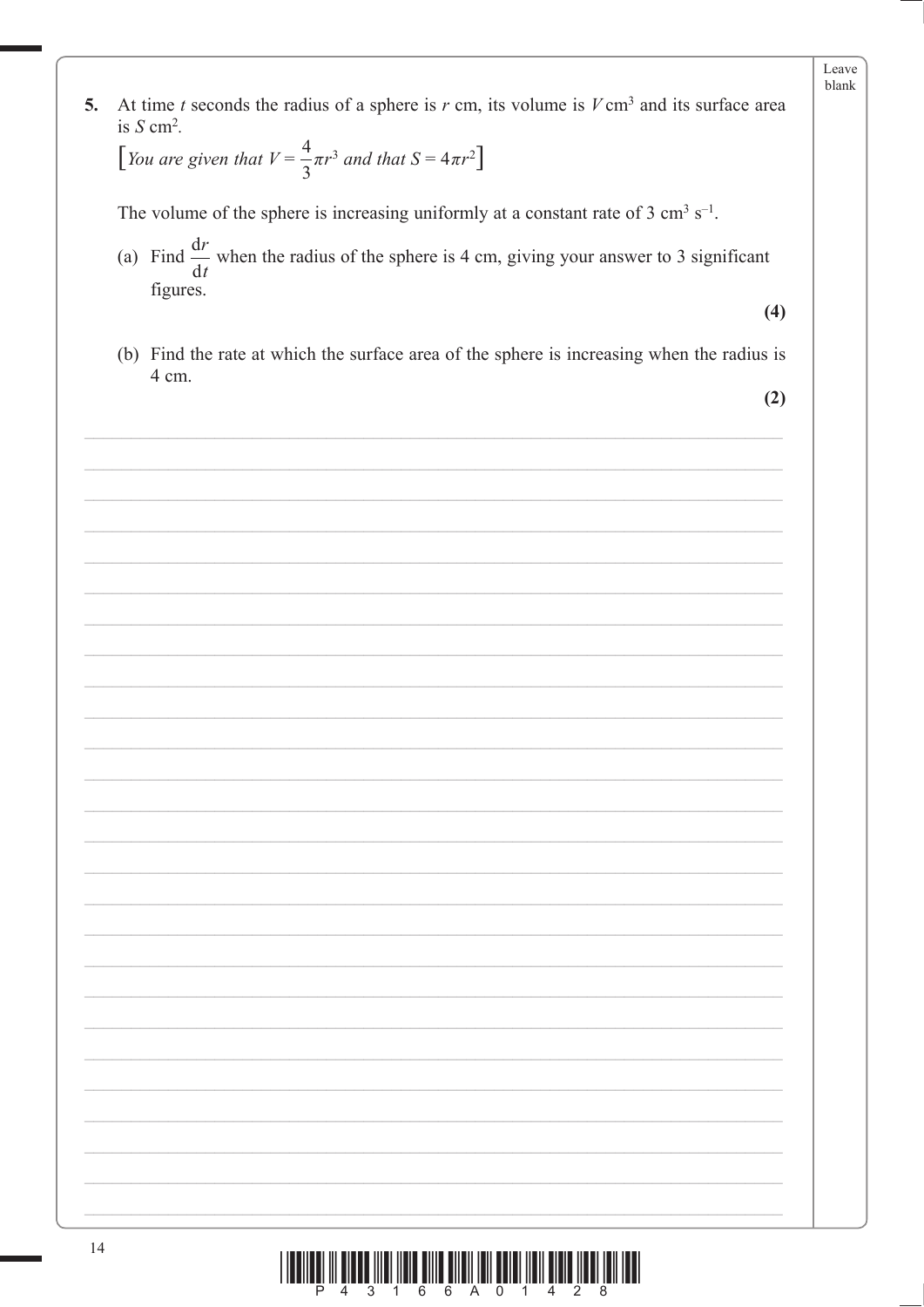|                                                                                                      | Leave<br>$b$ lank |
|------------------------------------------------------------------------------------------------------|-------------------|
| <b>Question 5 continued</b>                                                                          |                   |
|                                                                                                      |                   |
|                                                                                                      |                   |
|                                                                                                      |                   |
|                                                                                                      |                   |
|                                                                                                      |                   |
|                                                                                                      |                   |
|                                                                                                      |                   |
|                                                                                                      |                   |
|                                                                                                      |                   |
|                                                                                                      |                   |
|                                                                                                      |                   |
|                                                                                                      |                   |
|                                                                                                      |                   |
|                                                                                                      |                   |
|                                                                                                      |                   |
|                                                                                                      |                   |
|                                                                                                      |                   |
|                                                                                                      |                   |
|                                                                                                      |                   |
|                                                                                                      |                   |
|                                                                                                      |                   |
|                                                                                                      |                   |
|                                                                                                      |                   |
|                                                                                                      |                   |
|                                                                                                      |                   |
|                                                                                                      |                   |
|                                                                                                      |                   |
|                                                                                                      |                   |
|                                                                                                      |                   |
|                                                                                                      |                   |
|                                                                                                      |                   |
|                                                                                                      | Q5                |
| (Total 6 marks)                                                                                      |                   |
| <u>ו ושמו זומן ומשון מוזומן וממון ומוסמן וומן זומן מוזומן מוזומן משון ומוזו מממוס זון וממווסמן ו</u> | $15\,$            |

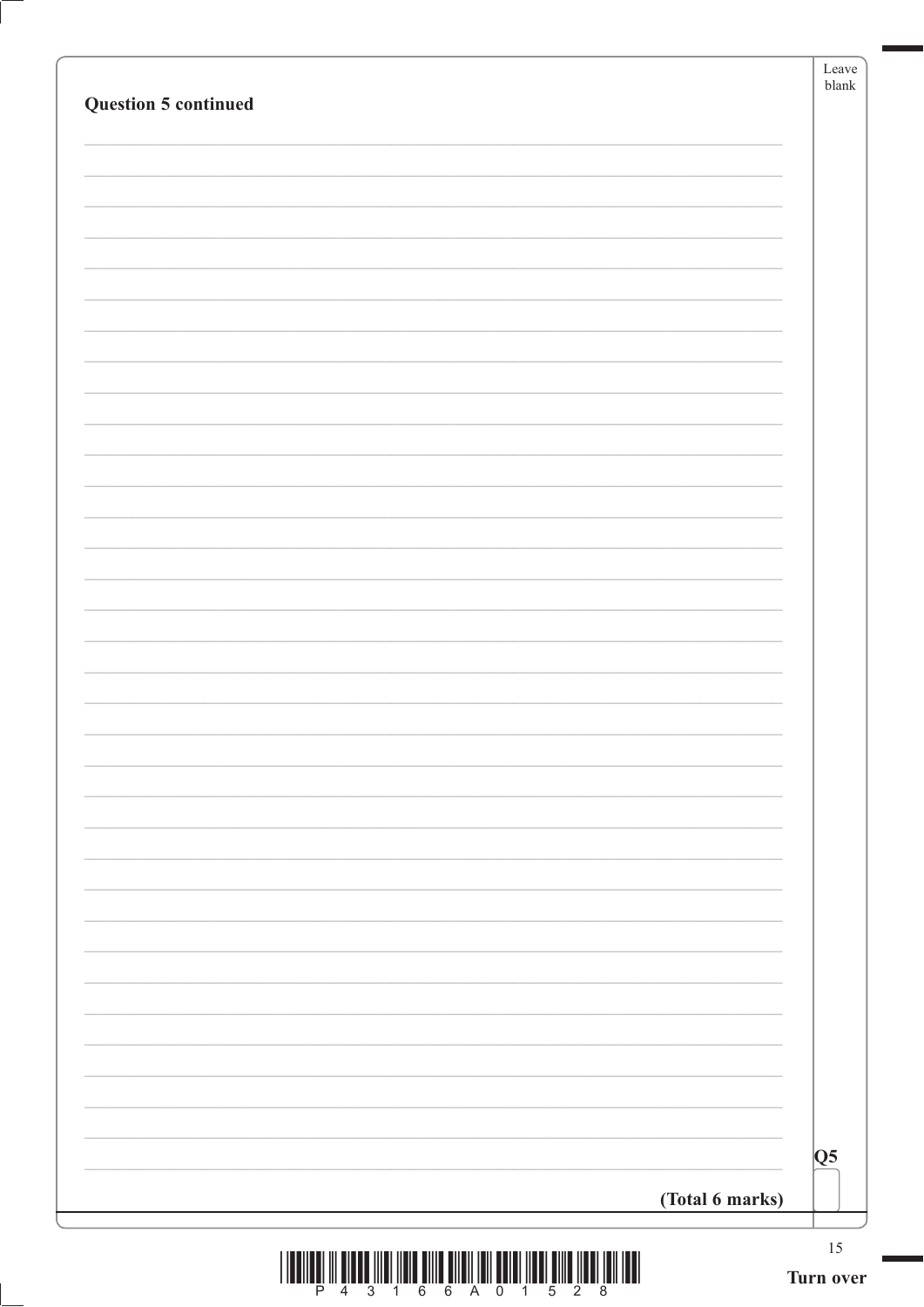With respect to a fixed origin, the point A with position vector  $\mathbf{i} + 2\mathbf{j} + 3\mathbf{k}$  lies on the 6. line  $l_1$  with equation

$$
\mathbf{r} = \begin{pmatrix} 1 \\ 2 \\ 3 \end{pmatrix} + \lambda \begin{pmatrix} 0 \\ 2 \\ -1 \end{pmatrix}, \text{ where } \lambda \text{ is a scalar parameter,}
$$

and the point B with position vector  $4i + pj + 3k$ , where p is a constant, lies on the line  $l_2$ with equation

$$
\mathbf{r} = \begin{pmatrix} 7 \\ 0 \\ 7 \end{pmatrix} + \mu \begin{pmatrix} 3 \\ -5 \\ 4 \end{pmatrix}, \text{ where } \mu \text{ is a scalar parameter.}
$$

(a) Find the value of the constant  $p$ .

 $(1)$ 

 $(4)$ 

Leave blank

- (b) Show that  $l_1$  and  $l_2$  intersect and find the position vector of their point of intersection,  $C$ .
- (c) Find the size of the angle  $ACB$ , giving your answer in degrees to 3 significant figures.  $(3)$
- (d) Find the area of the triangle  $ABC$ , giving your answer to 3 significant figures.

 $(2)$ 

3 1 6 6 A 0 1 6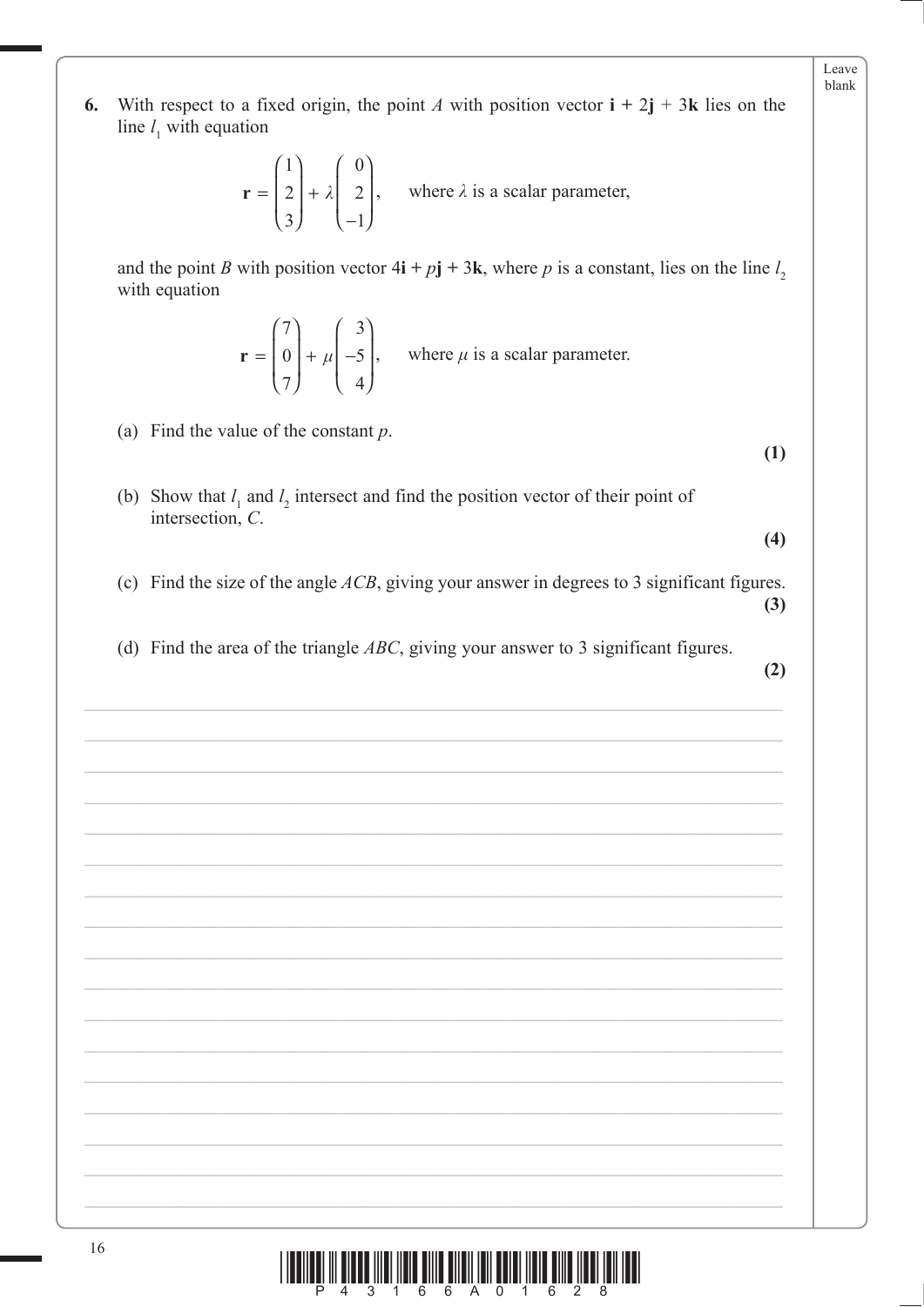| $\begin{array}{c} \text{if} \ \text{if} \ \text{if} \ \text{if} \ \text{if} \ \text{if} \ \text{if} \ \text{if} \ \text{if} \ \text{if} \ \text{if} \ \text{if} \ \text{if} \ \text{if} \ \text{if} \ \text{if} \ \text{if} \ \text{if} \ \text{if} \ \text{if} \ \text{if} \ \text{if} \ \text{if} \ \text{if} \ \text{if} \ \text{if} \ \text{if} \ \text{if} \ \text{if} \ \text{if} \ \text{if} \ \text{if} \ \text{if} \ \text{if} \ \text{if} \ \text{$ | 17 |
|---------------------------------------------------------------------------------------------------------------------------------------------------------------------------------------------------------------------------------------------------------------------------------------------------------------------------------------------------------------------------------------------------------------------------------------------------------------|----|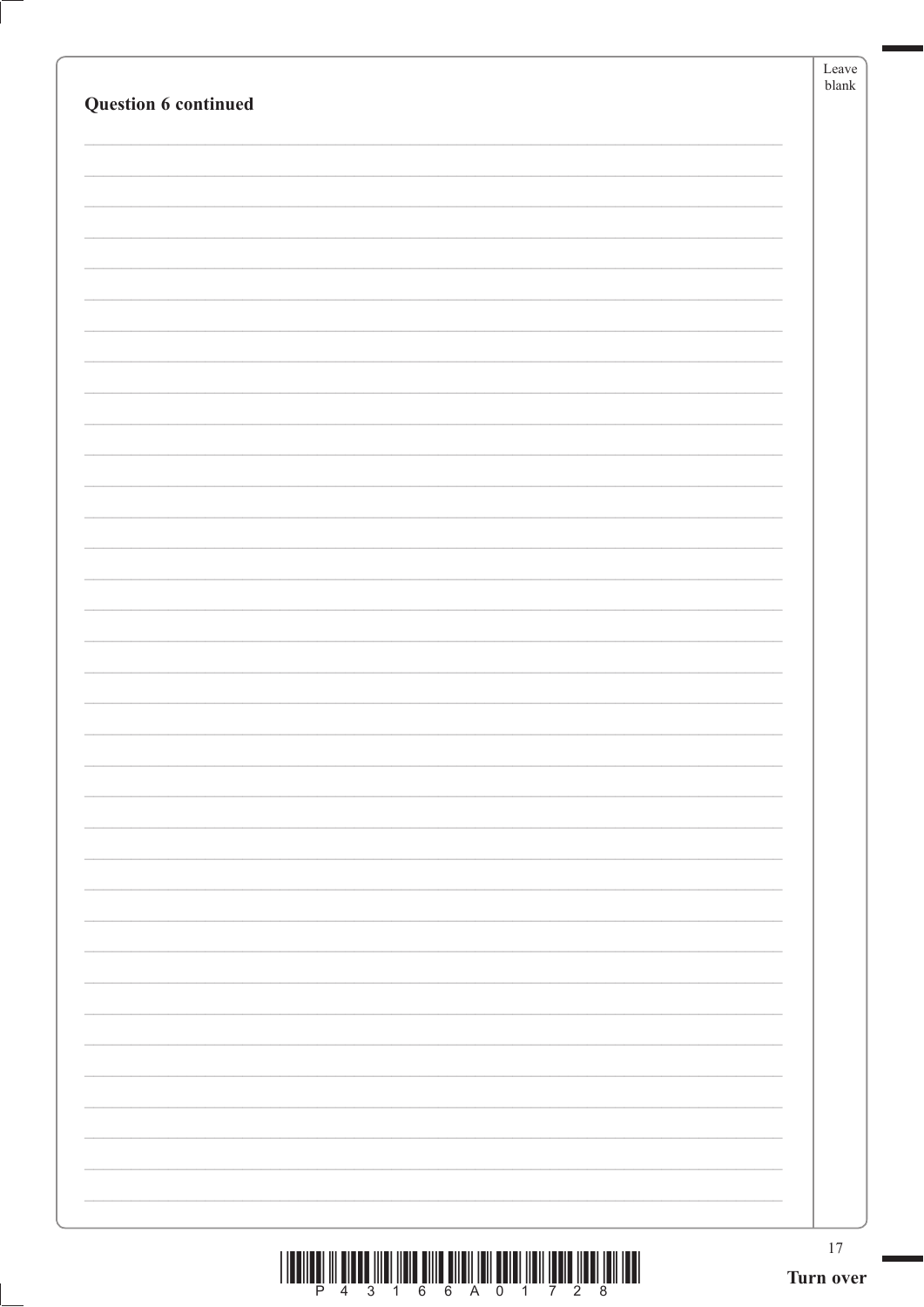|                                                                                                                                                                                                                                            | Leave |
|--------------------------------------------------------------------------------------------------------------------------------------------------------------------------------------------------------------------------------------------|-------|
| Question 6 continued                                                                                                                                                                                                                       | blank |
|                                                                                                                                                                                                                                            |       |
|                                                                                                                                                                                                                                            |       |
|                                                                                                                                                                                                                                            |       |
|                                                                                                                                                                                                                                            |       |
|                                                                                                                                                                                                                                            |       |
|                                                                                                                                                                                                                                            |       |
|                                                                                                                                                                                                                                            |       |
|                                                                                                                                                                                                                                            |       |
|                                                                                                                                                                                                                                            |       |
|                                                                                                                                                                                                                                            |       |
|                                                                                                                                                                                                                                            |       |
|                                                                                                                                                                                                                                            |       |
|                                                                                                                                                                                                                                            |       |
|                                                                                                                                                                                                                                            |       |
|                                                                                                                                                                                                                                            |       |
|                                                                                                                                                                                                                                            |       |
|                                                                                                                                                                                                                                            |       |
|                                                                                                                                                                                                                                            |       |
|                                                                                                                                                                                                                                            |       |
|                                                                                                                                                                                                                                            |       |
|                                                                                                                                                                                                                                            |       |
|                                                                                                                                                                                                                                            |       |
|                                                                                                                                                                                                                                            |       |
|                                                                                                                                                                                                                                            |       |
|                                                                                                                                                                                                                                            |       |
|                                                                                                                                                                                                                                            |       |
|                                                                                                                                                                                                                                            |       |
|                                                                                                                                                                                                                                            |       |
|                                                                                                                                                                                                                                            |       |
|                                                                                                                                                                                                                                            |       |
|                                                                                                                                                                                                                                            |       |
|                                                                                                                                                                                                                                            |       |
|                                                                                                                                                                                                                                            |       |
|                                                                                                                                                                                                                                            |       |
|                                                                                                                                                                                                                                            |       |
|                                                                                                                                                                                                                                            |       |
|                                                                                                                                                                                                                                            |       |
|                                                                                                                                                                                                                                            |       |
|                                                                                                                                                                                                                                            |       |
|                                                                                                                                                                                                                                            |       |
|                                                                                                                                                                                                                                            |       |
|                                                                                                                                                                                                                                            |       |
| 18<br><u>t toolland in olong their color of the strong strong and the strong theory to the theory to the top of the strong strong and the strong strong strong and the strong strong strong strong strong strong strong strong strong </u> |       |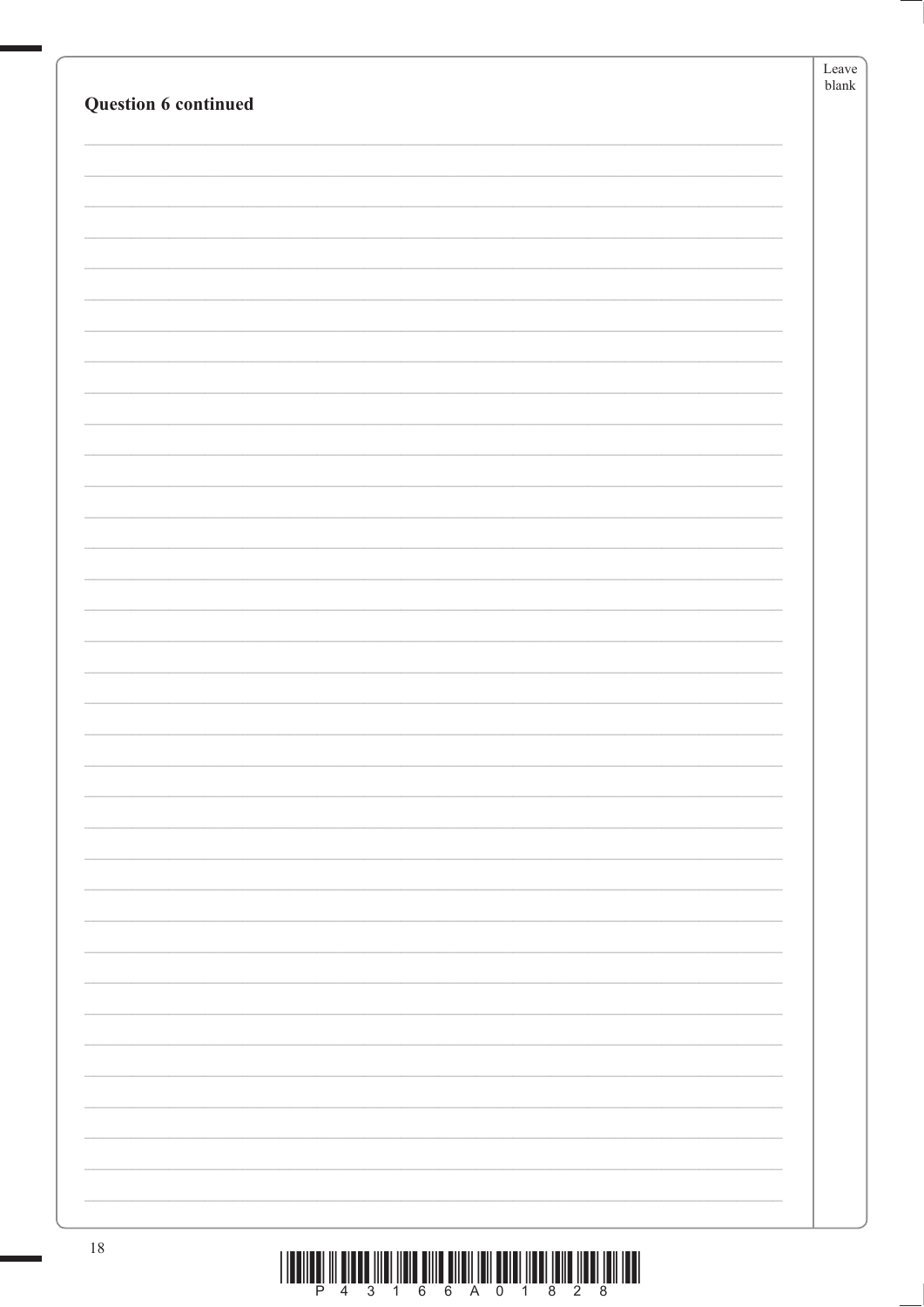| Question 6 continued |                  | Leave<br>${\tt blank}$ |
|----------------------|------------------|------------------------|
|                      |                  |                        |
|                      |                  |                        |
|                      |                  |                        |
|                      |                  |                        |
|                      |                  |                        |
|                      |                  |                        |
|                      |                  |                        |
|                      |                  |                        |
|                      |                  |                        |
|                      |                  |                        |
|                      |                  |                        |
|                      |                  |                        |
|                      |                  |                        |
|                      |                  |                        |
|                      |                  |                        |
|                      |                  |                        |
|                      |                  |                        |
|                      |                  |                        |
|                      |                  |                        |
|                      |                  |                        |
|                      |                  |                        |
|                      |                  |                        |
|                      |                  |                        |
|                      |                  |                        |
|                      |                  |                        |
|                      |                  |                        |
|                      |                  |                        |
|                      |                  |                        |
|                      |                  |                        |
|                      |                  |                        |
|                      |                  | Q <sub>6</sub>         |
|                      | (Total 10 marks) |                        |
|                      |                  |                        |

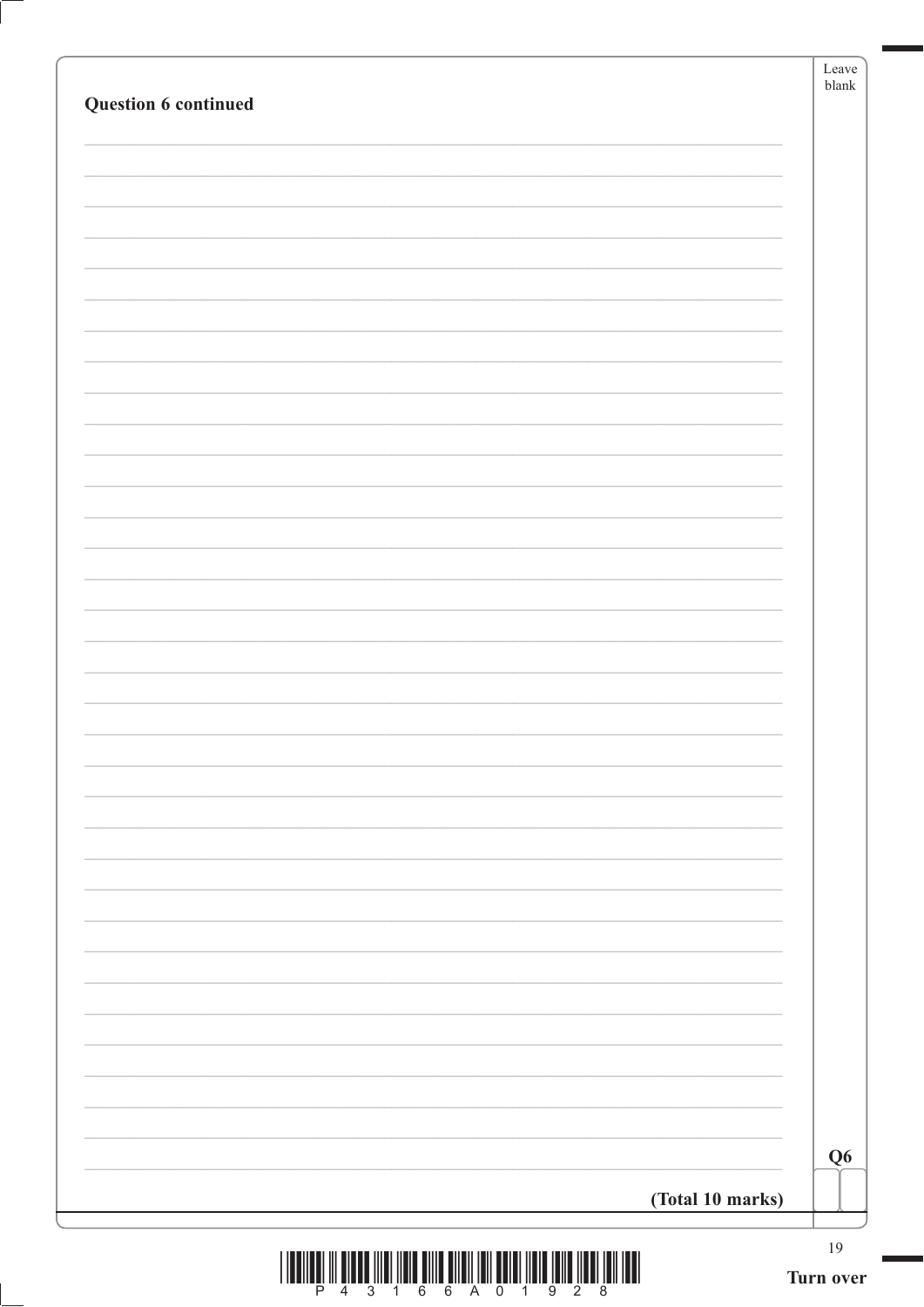7. The rate of increase of the number,  $N$ , of fish in a lake is modelled by the differential equation

$$
\frac{dN}{dt} = \frac{(kt - 1)(5000 - N)}{t}
$$
  $t > 0, \quad 0 < N < 5000$ 

In the given equation, the time  $t$  is measured in years from the start of January 2000 and  $k$  is a positive constant.

(a) By solving the differential equation, show that

 $N = 5000 - Ate^{-kt}$ 

where  $A$  is a positive constant.

After one year, at the start of January 2001, there are 1200 fish in the lake.

After two years, at the start of January 2002, there are 1800 fish in the lake.

- (b) Find the exact value of the constant  $A$  and the exact value of the constant  $k$ .
- (c) Hence find the number of fish in the lake after five years. Give your answer to the nearest hundred fish.

 $(4)$ 

 $(5)$ 

Leave blank

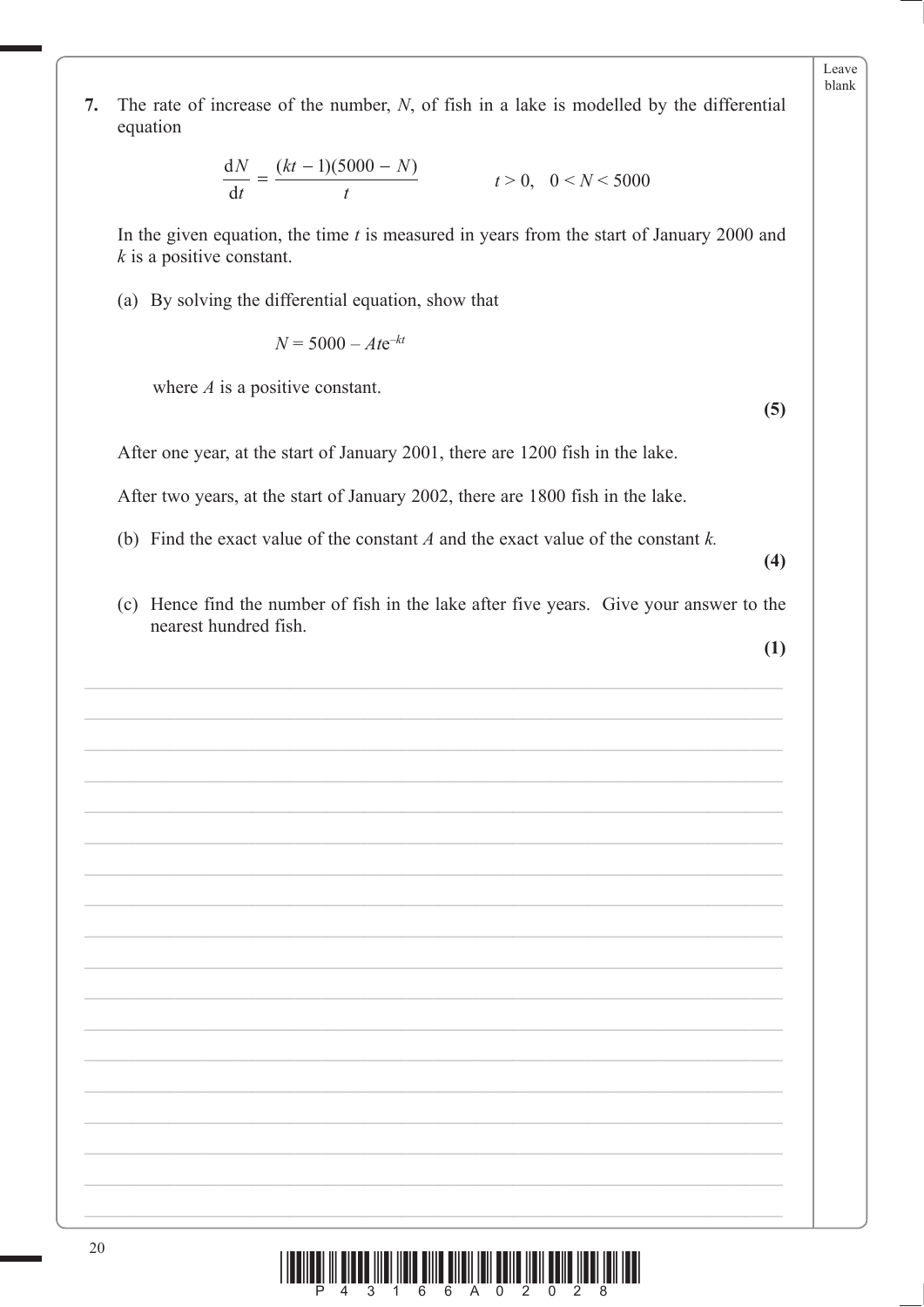| $\begin{array}{c} \text{if} \ \text{if} \ \text{if} \ \text{if} \ \text{if} \ \text{if} \ \text{if} \ \text{if} \ \text{if} \ \text{if} \ \text{if} \ \text{if} \ \text{if} \ \text{if} \ \text{if} \ \text{if} \ \text{if} \ \text{if} \ \text{if} \ \text{if} \ \text{if} \ \text{if} \ \text{if} \ \text{if} \ \text{if} \ \text{if} \ \text{if} \ \text{if} \ \text{if} \ \text{if} \ \text{if} \ \text{if} \ \text{if} \ \text{if} \ \text{if} \ \text{$ | 21<br>Turn over |
|---------------------------------------------------------------------------------------------------------------------------------------------------------------------------------------------------------------------------------------------------------------------------------------------------------------------------------------------------------------------------------------------------------------------------------------------------------------|-----------------|
|                                                                                                                                                                                                                                                                                                                                                                                                                                                               |                 |
|                                                                                                                                                                                                                                                                                                                                                                                                                                                               |                 |
|                                                                                                                                                                                                                                                                                                                                                                                                                                                               |                 |
|                                                                                                                                                                                                                                                                                                                                                                                                                                                               |                 |
|                                                                                                                                                                                                                                                                                                                                                                                                                                                               |                 |
|                                                                                                                                                                                                                                                                                                                                                                                                                                                               |                 |
|                                                                                                                                                                                                                                                                                                                                                                                                                                                               |                 |
|                                                                                                                                                                                                                                                                                                                                                                                                                                                               |                 |
|                                                                                                                                                                                                                                                                                                                                                                                                                                                               |                 |
|                                                                                                                                                                                                                                                                                                                                                                                                                                                               |                 |
|                                                                                                                                                                                                                                                                                                                                                                                                                                                               |                 |
|                                                                                                                                                                                                                                                                                                                                                                                                                                                               |                 |
|                                                                                                                                                                                                                                                                                                                                                                                                                                                               |                 |
|                                                                                                                                                                                                                                                                                                                                                                                                                                                               |                 |
|                                                                                                                                                                                                                                                                                                                                                                                                                                                               |                 |
|                                                                                                                                                                                                                                                                                                                                                                                                                                                               |                 |
|                                                                                                                                                                                                                                                                                                                                                                                                                                                               |                 |
|                                                                                                                                                                                                                                                                                                                                                                                                                                                               |                 |
|                                                                                                                                                                                                                                                                                                                                                                                                                                                               |                 |
|                                                                                                                                                                                                                                                                                                                                                                                                                                                               |                 |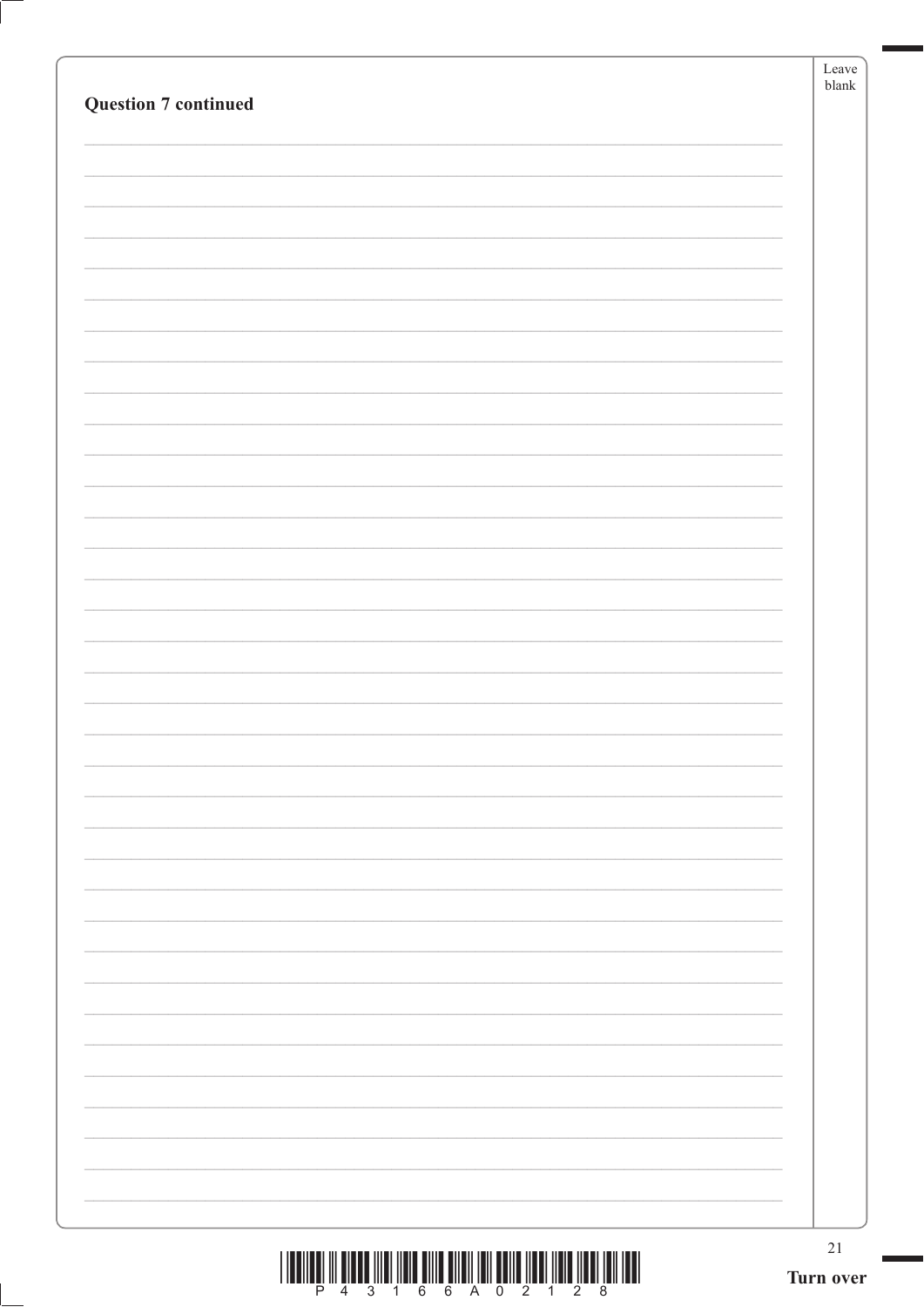| <b>Question 7 continued</b> | Leave<br>$\ensuremath{\textrm{blank}}$ |
|-----------------------------|----------------------------------------|
|                             |                                        |
|                             |                                        |
|                             |                                        |
|                             |                                        |
|                             |                                        |
|                             |                                        |
|                             |                                        |
|                             |                                        |
|                             |                                        |
|                             |                                        |
|                             |                                        |
|                             |                                        |
|                             |                                        |
|                             |                                        |
|                             |                                        |
|                             |                                        |
|                             |                                        |
|                             |                                        |
|                             |                                        |
|                             |                                        |
|                             |                                        |
|                             |                                        |
| $\mathcal{D}$               |                                        |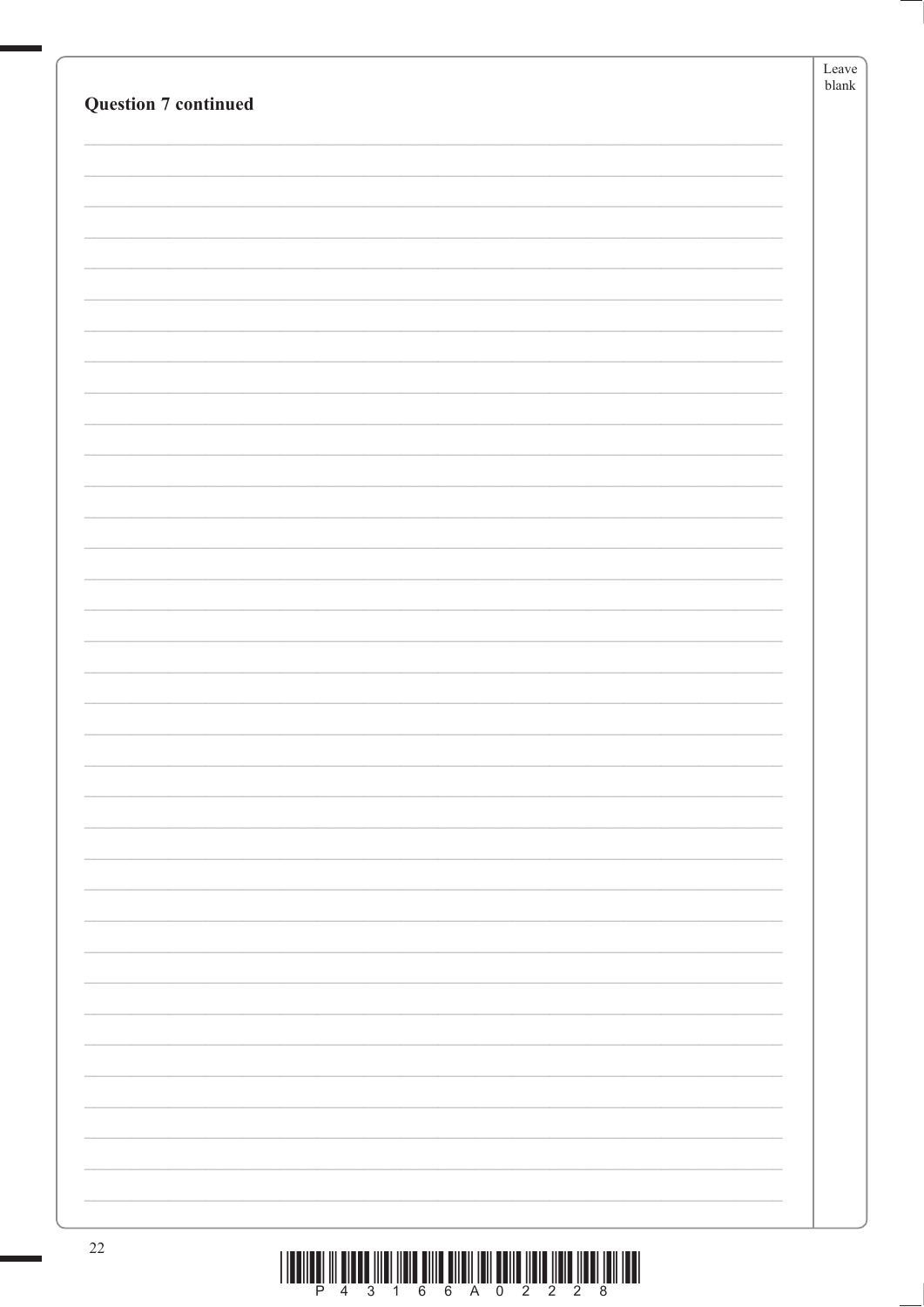| <b>Question 7 continued</b> | Leave<br>${\tt blank}$ |
|-----------------------------|------------------------|
|                             |                        |
|                             |                        |
|                             |                        |
|                             |                        |
|                             |                        |
|                             |                        |
|                             |                        |
|                             |                        |
|                             |                        |
|                             |                        |
|                             |                        |
|                             |                        |
|                             |                        |
|                             |                        |
|                             |                        |
|                             |                        |
|                             |                        |
|                             |                        |
|                             |                        |
|                             |                        |
|                             |                        |
|                             |                        |
|                             |                        |
|                             |                        |
|                             |                        |
|                             | Q7                     |
| (Total 10 marks)            |                        |
|                             | $23\,$                 |



ſ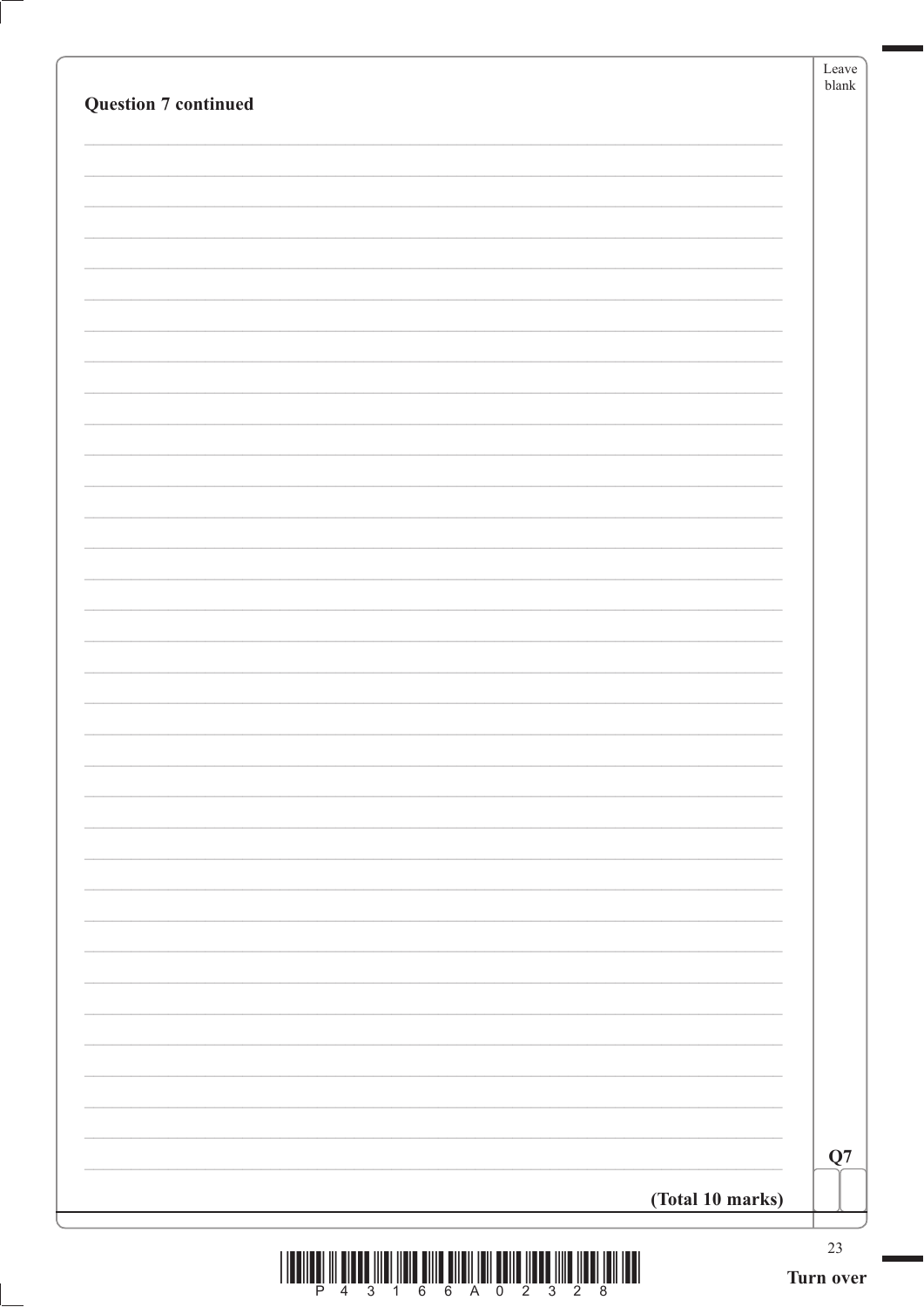

**Figure 3**

The curve shown in Figure 3 has parametric equations

$$
x = t - 4 \sin t
$$
,  $y = 1 - 2 \cos t$ ,  $-\frac{2\pi}{3} \le t \le \frac{2\pi}{3}$ 

The point *A*, with coordinates (*k*, 1), lies on the curve.

Given that  $k > 0$ 

**8.**

- (a) find the exact value of *k*,
- (b) find the gradient of the curve at the point *A.*

There is one point on the curve where the gradient is equal to  $-\frac{1}{2}$ 

 (c) Find the value of *t* at this point, showing each step in your working and giving your answer to 4 decimal places.

[*Solutions based entirely on graphical or numerical methods are not acceptable.*]

**(6)**

**(2)**

**(4)**

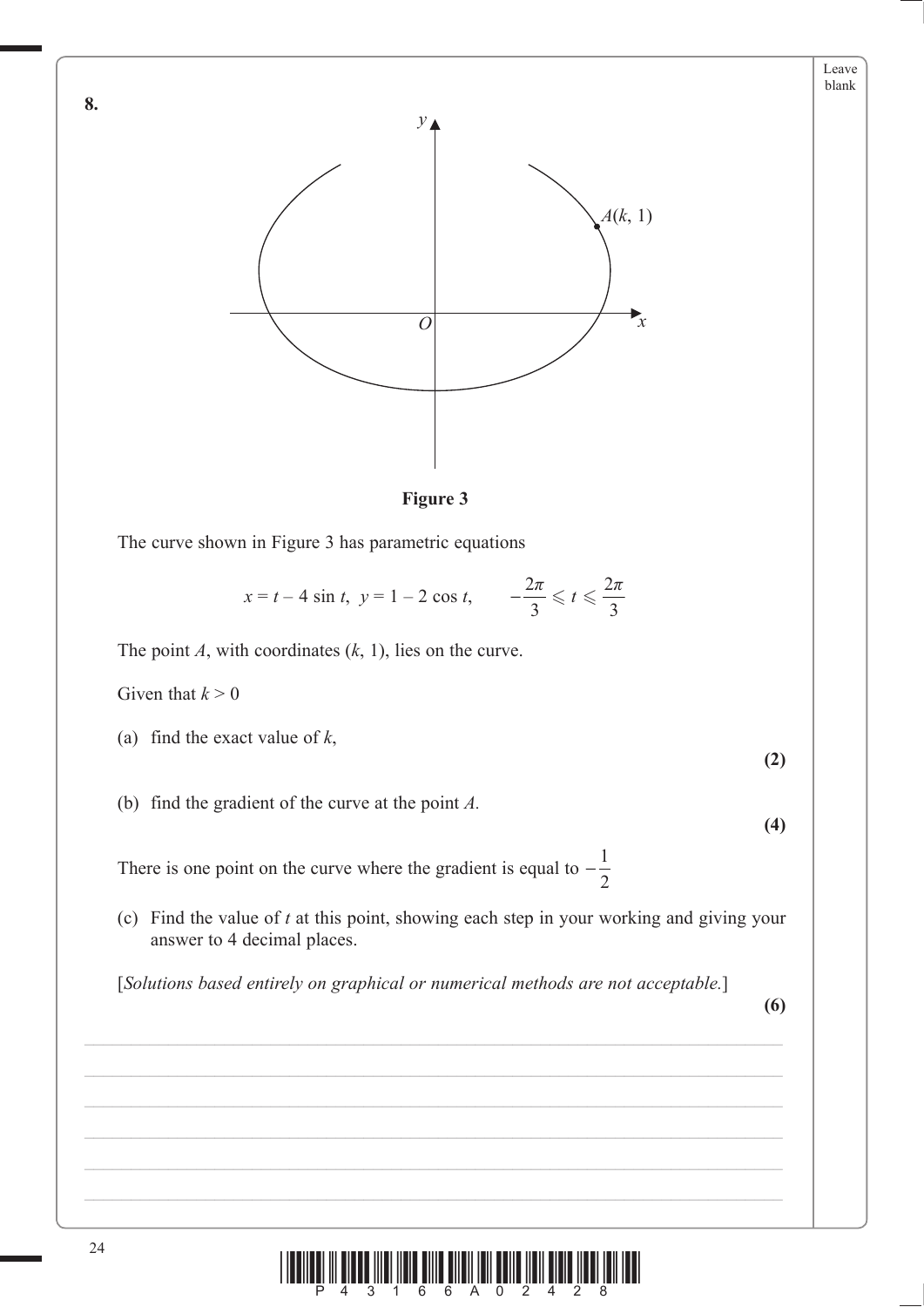| $\begin{array}{c} \text{if} \ \text{if} \ \text{if} \ \text{if} \ \text{if} \ \text{if} \ \text{if} \ \text{if} \ \text{if} \ \text{if} \ \text{if} \ \text{if} \ \text{if} \ \text{if} \ \text{if} \ \text{if} \ \text{if} \ \text{if} \ \text{if} \ \text{if} \ \text{if} \ \text{if} \ \text{if} \ \text{if} \ \text{if} \ \text{if} \ \text{if} \ \text{if} \ \text{if} \ \text{if} \ \text{if} \ \text{if} \ \text{if} \ \text{if} \ \text{if} \ \text{$ | $25\,$ |
|---------------------------------------------------------------------------------------------------------------------------------------------------------------------------------------------------------------------------------------------------------------------------------------------------------------------------------------------------------------------------------------------------------------------------------------------------------------|--------|
|                                                                                                                                                                                                                                                                                                                                                                                                                                                               |        |
|                                                                                                                                                                                                                                                                                                                                                                                                                                                               |        |
|                                                                                                                                                                                                                                                                                                                                                                                                                                                               |        |
|                                                                                                                                                                                                                                                                                                                                                                                                                                                               |        |
|                                                                                                                                                                                                                                                                                                                                                                                                                                                               |        |
|                                                                                                                                                                                                                                                                                                                                                                                                                                                               |        |
|                                                                                                                                                                                                                                                                                                                                                                                                                                                               |        |
|                                                                                                                                                                                                                                                                                                                                                                                                                                                               |        |
|                                                                                                                                                                                                                                                                                                                                                                                                                                                               |        |
|                                                                                                                                                                                                                                                                                                                                                                                                                                                               |        |
|                                                                                                                                                                                                                                                                                                                                                                                                                                                               |        |
|                                                                                                                                                                                                                                                                                                                                                                                                                                                               |        |
|                                                                                                                                                                                                                                                                                                                                                                                                                                                               |        |
| <b>Question 8 continued</b>                                                                                                                                                                                                                                                                                                                                                                                                                                   |        |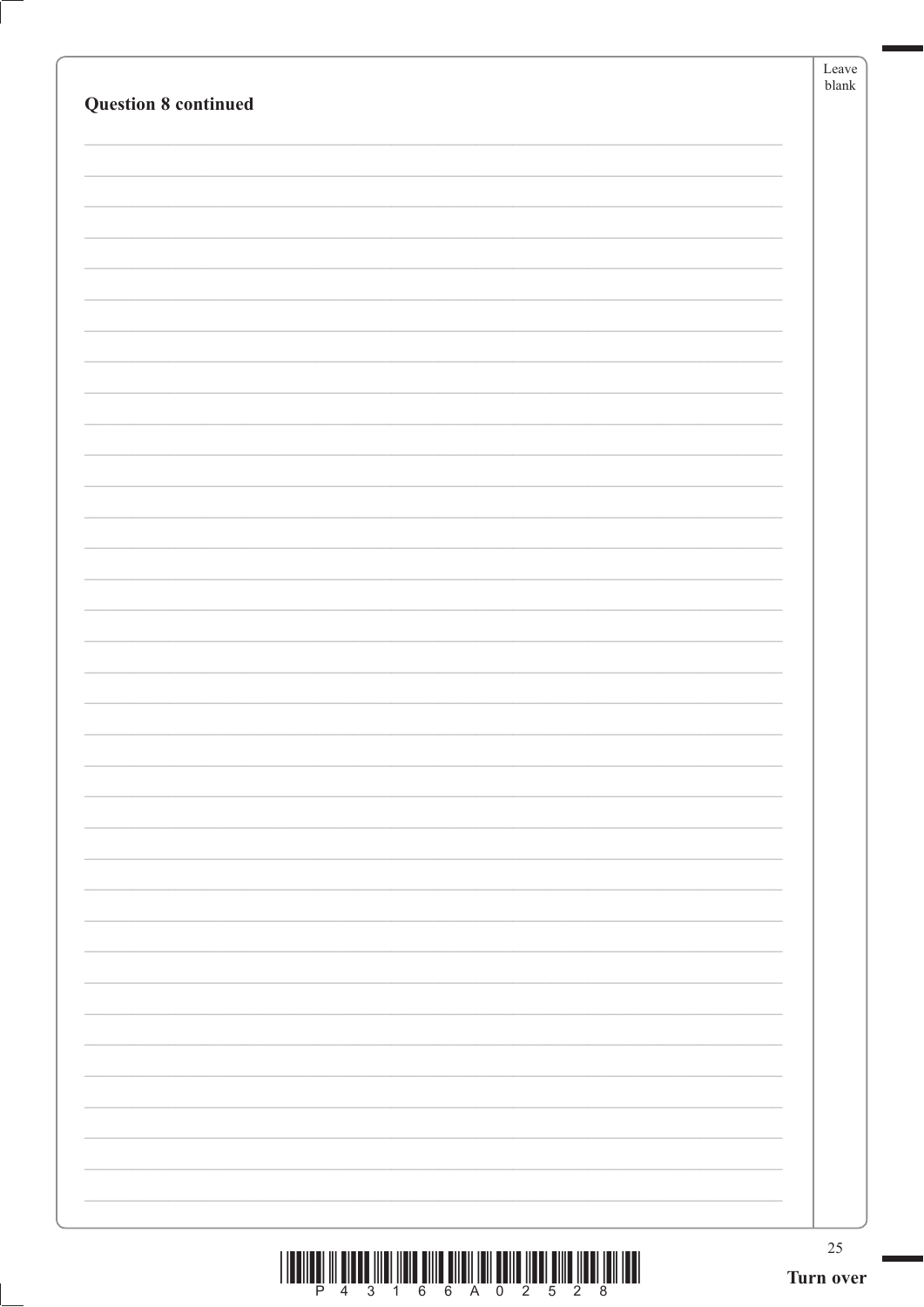|                             | Leave<br>blank |
|-----------------------------|----------------|
| <b>Question 8 continued</b> |                |
|                             |                |
|                             |                |
|                             |                |
|                             |                |
|                             |                |
|                             |                |
|                             |                |
|                             |                |
|                             |                |
|                             |                |
|                             |                |
|                             |                |
|                             |                |
|                             |                |
|                             |                |
|                             |                |
|                             |                |
|                             |                |
|                             |                |
|                             |                |
|                             |                |
|                             |                |
|                             |                |
|                             |                |
|                             |                |
|                             |                |
|                             |                |
|                             |                |
|                             |                |
|                             |                |
|                             |                |
|                             |                |
|                             |                |
|                             |                |
|                             |                |
|                             |                |
| 26<br>.                     |                |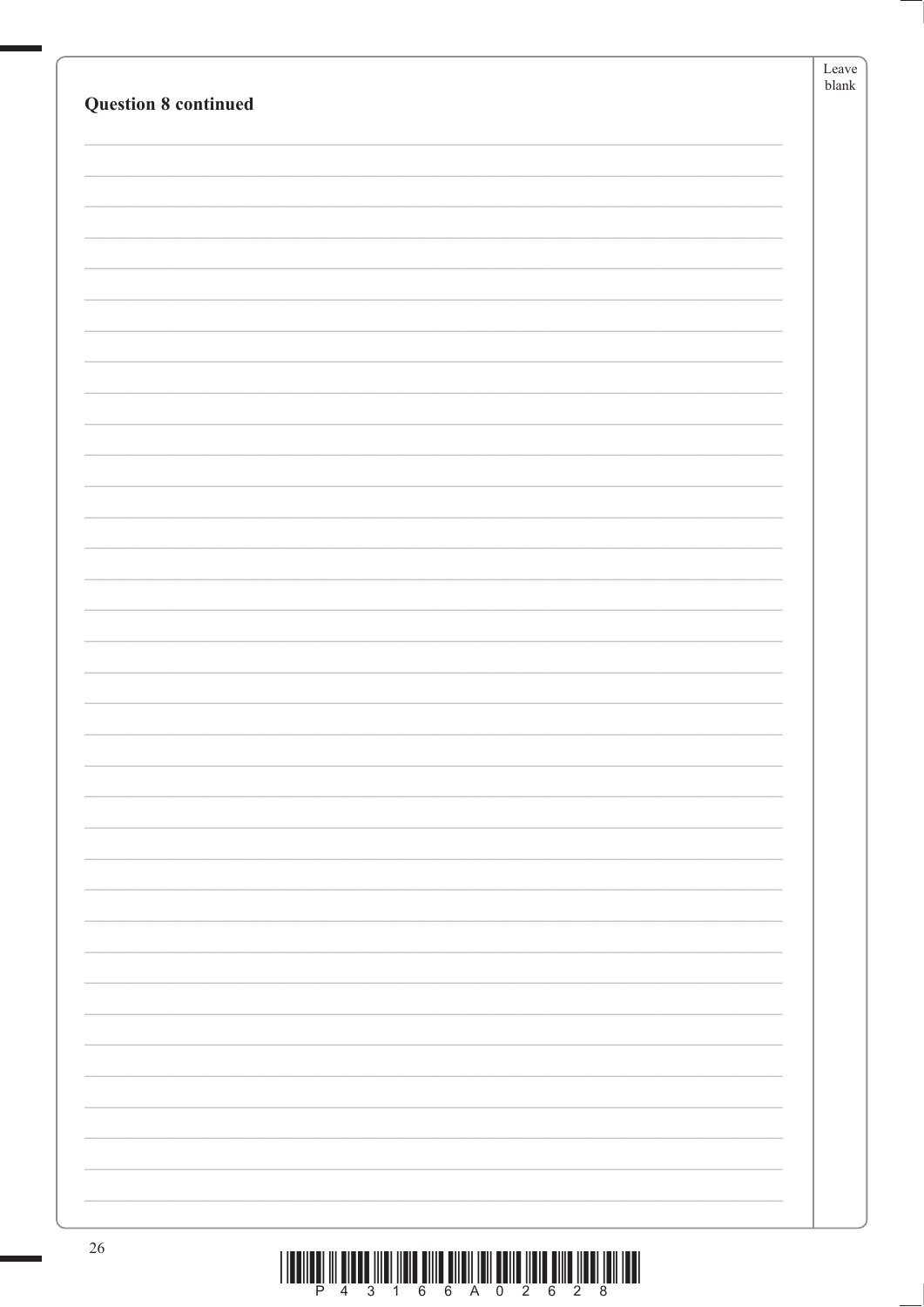| $\begin{array}{c} \text{if} \ \text{if} \ \text{if} \ \text{if} \ \text{if} \ \text{if} \ \text{if} \ \text{if} \ \text{if} \ \text{if} \ \text{if} \ \text{if} \ \text{if} \ \text{if} \ \text{if} \ \text{if} \ \text{if} \ \text{if} \ \text{if} \ \text{if} \ \text{if} \ \text{if} \ \text{if} \ \text{if} \ \text{if} \ \text{if} \ \text{if} \ \text{if} \ \text{if} \ \text{if} \ \text{if} \ \text{if} \ \text{if} \ \text{if} \ \text{if} \ \text{$ | $27\,$<br>Turn over |
|---------------------------------------------------------------------------------------------------------------------------------------------------------------------------------------------------------------------------------------------------------------------------------------------------------------------------------------------------------------------------------------------------------------------------------------------------------------|---------------------|
|                                                                                                                                                                                                                                                                                                                                                                                                                                                               |                     |
|                                                                                                                                                                                                                                                                                                                                                                                                                                                               |                     |
|                                                                                                                                                                                                                                                                                                                                                                                                                                                               |                     |
|                                                                                                                                                                                                                                                                                                                                                                                                                                                               |                     |
|                                                                                                                                                                                                                                                                                                                                                                                                                                                               |                     |
|                                                                                                                                                                                                                                                                                                                                                                                                                                                               |                     |
|                                                                                                                                                                                                                                                                                                                                                                                                                                                               |                     |
|                                                                                                                                                                                                                                                                                                                                                                                                                                                               |                     |
|                                                                                                                                                                                                                                                                                                                                                                                                                                                               |                     |
|                                                                                                                                                                                                                                                                                                                                                                                                                                                               |                     |
|                                                                                                                                                                                                                                                                                                                                                                                                                                                               |                     |
|                                                                                                                                                                                                                                                                                                                                                                                                                                                               |                     |
|                                                                                                                                                                                                                                                                                                                                                                                                                                                               |                     |
|                                                                                                                                                                                                                                                                                                                                                                                                                                                               |                     |
| <b>Question 8 continued</b>                                                                                                                                                                                                                                                                                                                                                                                                                                   | Leave<br>blank      |